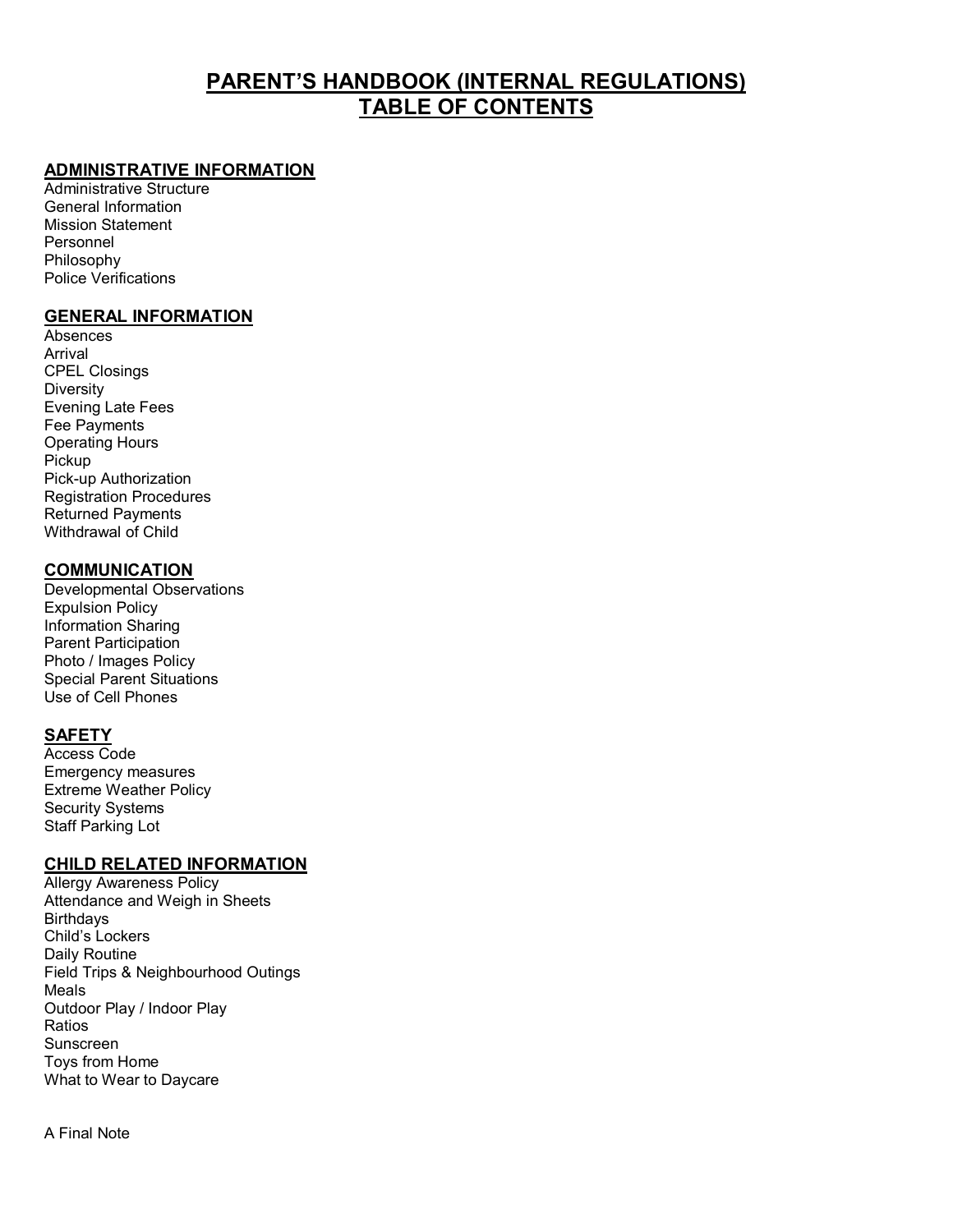Annex 1 - Procedure for Handling Complaints Annex 2 - Expulsion Policy Annex 3 - Educational Program Annex 4 - Allergy Awareness Policy Annex 5 - Policy for Taking "Images" of the Children Annex 6 - Code of Conduct Annex 7 – Health Protocol

Policy Revision Effective Date: June 2017

Centre de la Petite Enfance de Lachine Inc. 2890 Notre Dame Street Lachine, Quebec H8S 2H1 514-637-4323

# **PARENT'S HANDBOOK (INTERNAL REGULATIONS)**

*\*\*Please note that the "parent" refers to the custodial parent or legal guardian.*

## *ADMINISTRATIVE INFORMATION*

#### **ADMINISTRATIVE STRUCTURE**

The CPEL has been in operation since January 1972 and was officially incorporated in 1975. The corporation is administered by a Board of Directors composed of eight official voting members, with six of these being parents of children who attend the Center, the Executive Director and a member of the community. Elections are held at a designated General Assembly meeting for which parents receive advance notice, as required by law.

Every family can designate one family member a vote at the Annual General Meeting and the right to present themselves as a candidate for a seat on the Board of Directors.

#### **GENERAL INFORMATION**

The Centre de la Petite Enfance de Lachine Inc. (also known as the CPEL), is a non-profit childcare Center serving 113 children between 0 – 5 years of age. CPEL has two distinct "installations". The first providing services to 68 children between 2 1/2 and 5 years of age. The second installation is the Infant/Toddler Center providing service to 45 children (24 children 0 to 18 months and 21 children ages 18 to 30 months).

The CPEL is a registered non-profit corporation under Part 111 of the Law of Companies, and is subsidized by the Ministère de la Famille (also known as the MF), the Provincial governing agency for childcare Centers in Quebec.

It holds operating permits form the Borough of Lachine, Ministère de l'Habitation (for security in public buildings) and from the MF. The CPEL is also a member, in good standing of the QAPPD (Quebec Association for Pre-school Professional Development). The CPEL also participates in conjunction with CEGEP's in the training of early childhood professionals.

#### **MISSION STATEMENT**

"Our goal, with the assistance of a team of dedicated people, is to provide the highest quality childcare in a warm atmosphere combining security, love, protection and nurturing."

#### **PERSONNEL**

All Educators are qualified in Early Childhood Education and are recognized by the Ministère de la Famille. As required by law, all staff working with the children are required to complete an 8 hour first aid course, including anaphylactic training every three years.

#### **PHILOSOPHY**

CPE Lachine provides opportunities to encourage the social, emotional, physical, cognitive and creative development of the whole child. Self-help skills and the building of a positive self-concept are emphasized.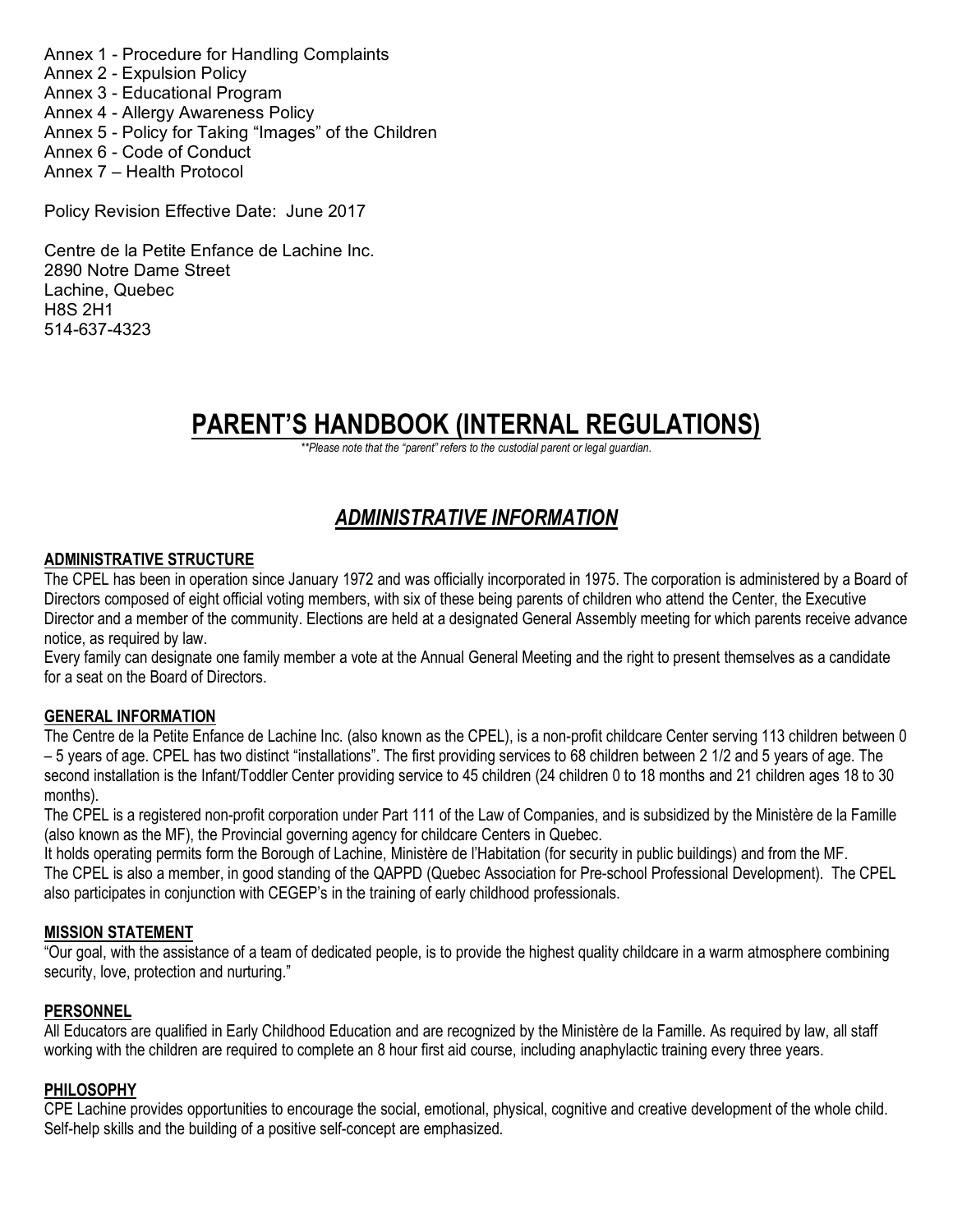#### **POLICE VERIFICATIONS**

Criminal Police Verifications are also done every three years for all employees, volunteers, students, people providing professional services, and the members of the Board of Directors.

\*\*\*\*\*\*\*\*\*\*\*\*\*\*\*\*\*\*\*\*\*\*\*\*\*\*\*\*\*\*\*\*\*\*\*\*\*\*\*\*\*\*\*\*\*\*\*\*\*\*\*\*\*\*\*\*\*\*\*\*\*\*

## *GENERAL INFORMATION*

## **ABSENCES**

- Parents must pay in full the daycare fees even if their child is absent or on vacation.
- If your child will be absent for a consecutive period of more than 3 weeks, the parent must supply a written letter explaining the reason for the absence.
- If there is an extended period of absence due to a medical reason, a doctor must supply a letter to explain the reason for the absence.
- If a child is absent for a period longer than advised, and without a satisfactory explanation, the Executive Director, with the Board of Directors, within their discretion, may terminate the child's registration at the center.

### **ARRIVAL**

Parents must escort their children into the Big Room or their designated classroom each morning and are responsible for the undressing and dressing of their child upon arrival and departure.

All children must wash their hands upon arrival to aid in the prevention of spreading germs throughout the Center.

Each child has a locker with his or her name marked on it where their clothes are to be hung.

#### **CPEL CLOSINGS**

Be advised that the CPEL is closed thirteen (13) days per year for legal holidays and professional development training and classroom preparation for the new year. These dates are listed in the MF "Reduced Contribution Child Care Services Agreement" as well as on the yearly calendar that you receive.

N.B. Parents are required to pay child care fees for these days.

#### **DIVERSITY**

CPE Lachine is committed to value diversity by ensuring equality of opportunities and anti-discriminatory practices for all children, their families and all staff members. CPE Lachine agrees to:

- Provide a secure environment where all our children, families and staff can flourish and all input is appreciated.
- Provide a positive, non-stereotypical environment regarding gender, family diversity, ethnicities, cultural groups and handicapped persons.

#### **EVENING LATE FEES (AFTER 6:00PM)**

The late fee is as follows: \$1.00 per minute from 6:00pm until your time of departure with your child. Late fees will be billed to you. PLEASE NOTE: Late fees will be charged accordingly if you have children in both buildings.

#### **IMPORTANT: If you are late in excess of 10 minutes three times in the period of one month, your child's registration will be terminated at CPE Lachine.**

### **FEE PAYMENTS**

According to the MF "Regulations Regarding Child Care Centers" and the "Regulations Regarding Reduced Contributions", and in accordance with the "Agreement for Subsidies for Child Care Centers, each parent is to pay a fee of \$7.75 per day per child for a total of 260 – 262 days per year (depending on the year). For this fee of \$7.75 per day, each child is entitled to receive:

• 2 snacks per day, 1 meal per day (lunch), an educational program of activities and 10 hours of available child care.

The CPEL fee payments are payable by "direct withdrawal" from your bank account on the second Friday of each month (consult the fee chart that you receive in August for withdrawal amounts)

#### **OPERATING HOURS**

The CPEL hours of operation are from 7:00am to 6:00pm, Monday to Friday. If your child will be absent, please call and advise us before 9:00am. The office hours are Monday to Thursday, 8:00am to 6:00pm and Friday from 8:00am to 4:00pm.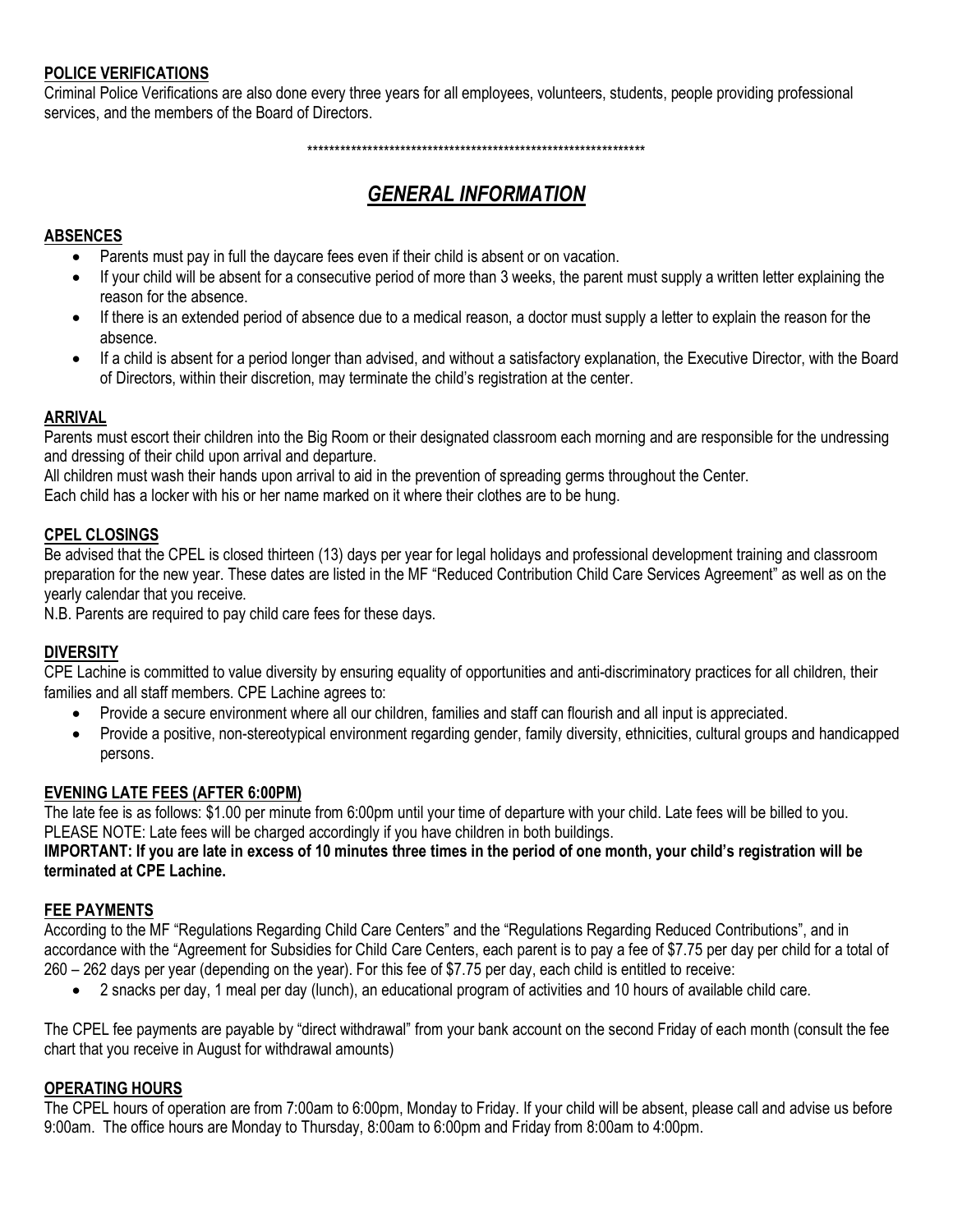Center's hours, from 7am to 6pm, equals 11 hours of possible child care per day. The MF regulations state that children are entitled to 10 hours of child care, and for any time over and above those 10 hours a fee of \$5.00 can be charged by the Center. Arrival and departure times will be recorded and parents exceeding the 10 hours will be billed accordingly during the monthly billing. For more details consult the MF "Agreement Concerning the Provision of an additional period of childcare".

## **PICK-UP**

If you know that you are going to be detained, please notify the Center immediately so that we can re-assure your child. Once you arrive and greet your child, the Center's responsibility for supervision ends. Your child is then your responsibility. We do however, with your collaboration, expect him or her to respect the rules and regulations of the Center.

## **PICK-UP AUTHORIZATION**

**NO** child will be released to a person not authorized by the parent. We must have prior written or verbal permission. Only persons over the age of 16 years will be allowed to pick-up any children. Proof of age and photo ID may be requested. N.B. This policy is very strictly enforced.

## **REGISTRATION PROCEDURES**

Upon registration of your child, parents are required to complete and sign the documents in the Registration File. The information in this file is confidential and will not be given out without written or verbal permission from the parent. It is very important that you keep the Center up-to-date on any changes in phone numbers, email addresses or other pertinent information.

### **RETURNED PAYMENTS**

*A \$25.00 administration charge will be assessed for a payment returned by the bank.* Unpaid fee payments will result in receipt of a written notice, then a second warning letter followed by a final notice terminating your child's registration at the Center. Every family will receive Income Tax receipts for fees paid, in full, when their account is closed at the end of each year, where prescribed by law.

## **WITHDRAWAL OF CHILD**

Two weeks of written notice is requested prior to withdrawal of your child from the CPEL. This allows time for your child's space to be filled.

\*\*\*\*\*\*\*\*\*\*\*\*\*\*\*\*\*\*\*\*\*\*\*\*\*\*\*\*\*\*\*\*\*\*\*\*\*\*\*\*\*\*\*\*\*\*\*\*\*\*\*\*\*\*\*\*\*\*\*\*\*\*\*

## *COMMUNICATION*

**DEVELOPMENTAL OBSERVATIONS -** Please refer to ANNEX 3 (Educational Program) for details.

**EXPULSION POLICY** – Please refer to ANNEX 2 for details.

### **PARENT INFORMATION SHARING**

Information is shared on a regular basis via emails to the parents. General information is posted on our website: www.cpel.org

In addition, the administration is always available to discuss specific issues or to hear your comments and suggestions. You can call us at 514-637-4323 or email the Executive Director, Lorraine Montpetit, at lmontpetit@cpel.org

Parent Information Areas are the large Bulletin Boards in the entrances of the Centers. Topics of interest and up-coming events are posted here.

Classroom (group) activities are posted on the bulletin boards in front of each classroom.

## **PARENT PARTICIPATION**

There are various types of parent participation that are encouraged at the CPEL.

- 1. Orientation Night This is an evening when all the parents of their child's group meet with the Educator who explains about the group's daily routine, activities, etc.
- 2. A "You're Welcome to Come" Policy This policy exists for parents who would like to accompany their children (when possible) on some of the outings and field trips held by the Center, at their own expense.
- 3. An "Open Door" policy This welcomes parents to come and spend some time in their child's group to better understand the daily routine at the Center. This can be arranged, in advance, with your child's Educator and the Co-Ordinator.

## **PHOTOS/IMAGES POLICY**

All parents are required to sign, and agree to abide by the policy for taking "Images" of the children.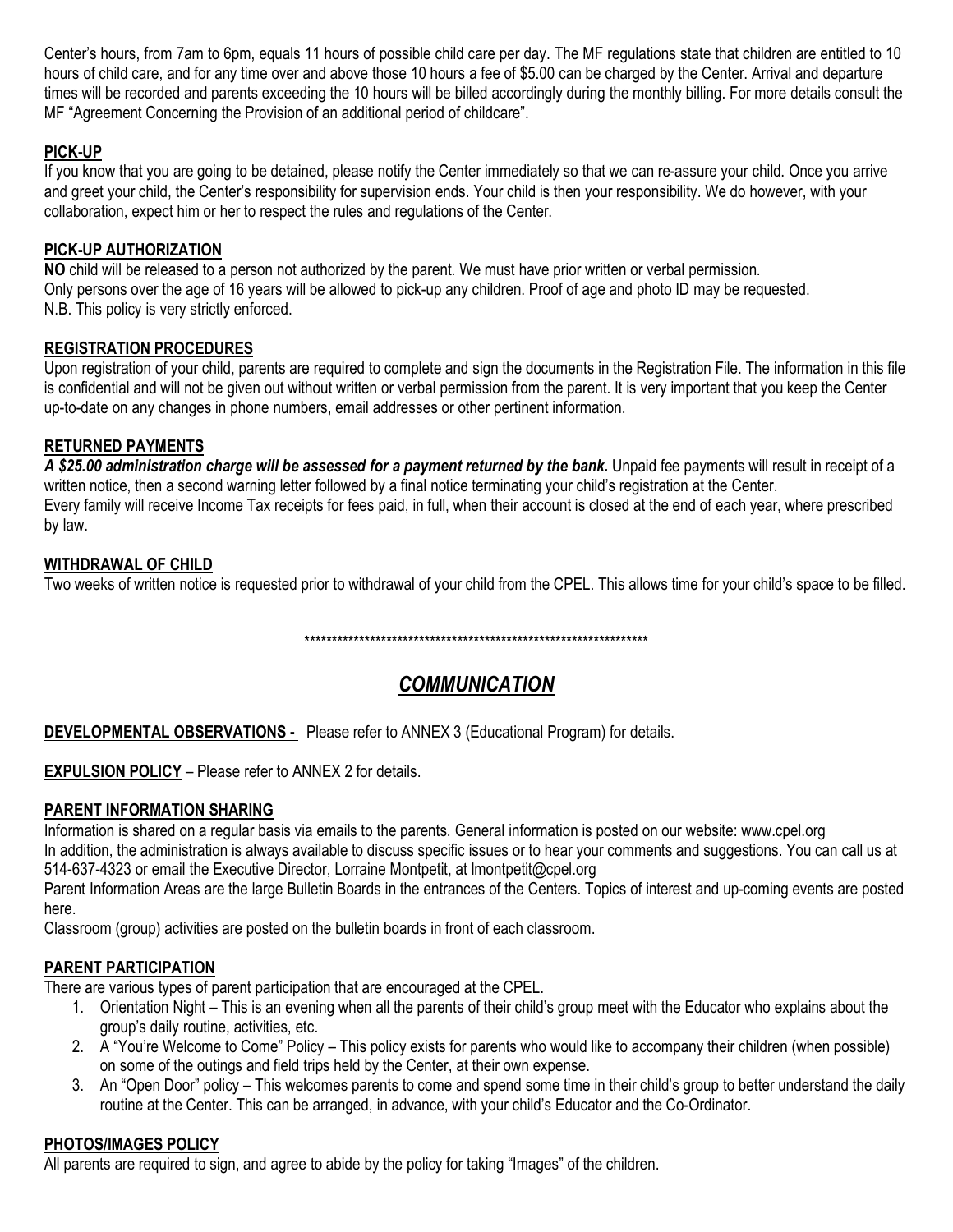### **SPECIAL PARENT SITUATIONS**

The Intoxicated Parent: The Center has a legal responsibility to intervene in this situation as any omission to act that could result in harm to a child or could result in liability. We will ask the parent to take a taxi home. Should the parent refuse, the police will be called once the parent leaves the Center. Be advised that depending on the severity, the Center may refuse to release your child to you and the police will be contacted, as well as the Department of Youth Protection.

Separation & Divorce: We must be given a copy, to keep on file, of any legal agreement that you have regarding custodial responsibilities. While the Center may not be named in a custody agreement, we do have a responsibility to prevent a non-custodial parent from leaving with a child.

\*\*\*\*\*\*\*\*\*\*\*\*\*\*\*\*\*\*\*\*\*\*\*\*\*\*\*\*\*\*\*\*\*\*\*\*\*\*\*\*\*\*\*\*\*\*\*\*\*\*\*\*\*\*\*\*\*\*\*\*

## *SAFETY*

#### **ACCESS CODE/CARD**

The "access code/card" entry system is an integral part of our security system. Please **DO NOT SHARE WITH ANYONE,** even your child. This defeats the purpose of the system. Also **DO NOT LET ANYONE INTO THE BUILDINGS OR BACKYARD**. Everyone should have an "access code/card" to allow them access. Help us keep the children and staff safe!

#### **EMERGENCY MEASURES**

In the event of heating problems, gas leak, or any other such events requiring emergency measures, the buildings will be evacuated using our existing Fire Drill Procedures. We will evacuate to the closest public building.

Fire drills are performed at least 4 times per year.

### **EXTREME WEATHER POLICY**

Indoor play will replace outdoor activities in the case of rain or extreme temperatures. The wind chill factor and humidex are also considered when deciding if it is too hot or cold to play outside, otherwise all the children are expected to go outside at least once daily, without exception. A decision will be made each day, for the safety of the children and staff, whether or not outdoor play will take place. Also remember, if your child is too sick to go out and play he/she is too sick to be at daycare.

During wintertime the daycare may be closed in the event of a major ice or snowstorm. Listen to the radio to verify. (we are listed with the following stations – CKOI, Q92, 690AM, 940AM, CJAD) Take note that CPE Lachine will be closed if the Lester B. Pearson School Board is closed.

### **SECURITY SYSTEMS**

All the staff have received extensive training in emergency security measures in the event of an aggressor of any kind. We are all the best ambassadors for the safety of the children. If you feel that something does not look right upon your arrival or pick up, please let us know immediately.

#### **STAFF PARKING LOT**

The parking lot adjacent to the main building of CPE Lachine is reserved for "Staff Only".

When the parking lot was first constructed, some parents used the space to park mainly when picking up their children in the evenings. On several *occasions, children have almost been hit by cars exiting the lot as they have run out of the Center heading towards their car. For the safety and security of the children, "Staff Only" are permitted to use the parking lot.*

\*\*\*\*\*\*\*\*\*\*\*\*\*\*\*\*\*\*\*\*\*\*\*\*\*\*\*\*\*\*\*\*\*\*\*\*\*\*\*\*\*\*\*\*\*\*\*\*\*\*\*\*\*\*\*\*\*\*\*\*

## *CHILD-RELATED INFORMATION*

## **ATTENDANCE AND WEIGH-IN SHEETS**

As per regulations by the Ministère de la Famille, parents are required to sign your child's attendance sheets on a monthly basis and as well, the weigh-in sheets four times a year.

Every child is weighed in September/December/March/June. The purpose of this is to be able to regulate the accurate dosages for administering acetaminophen.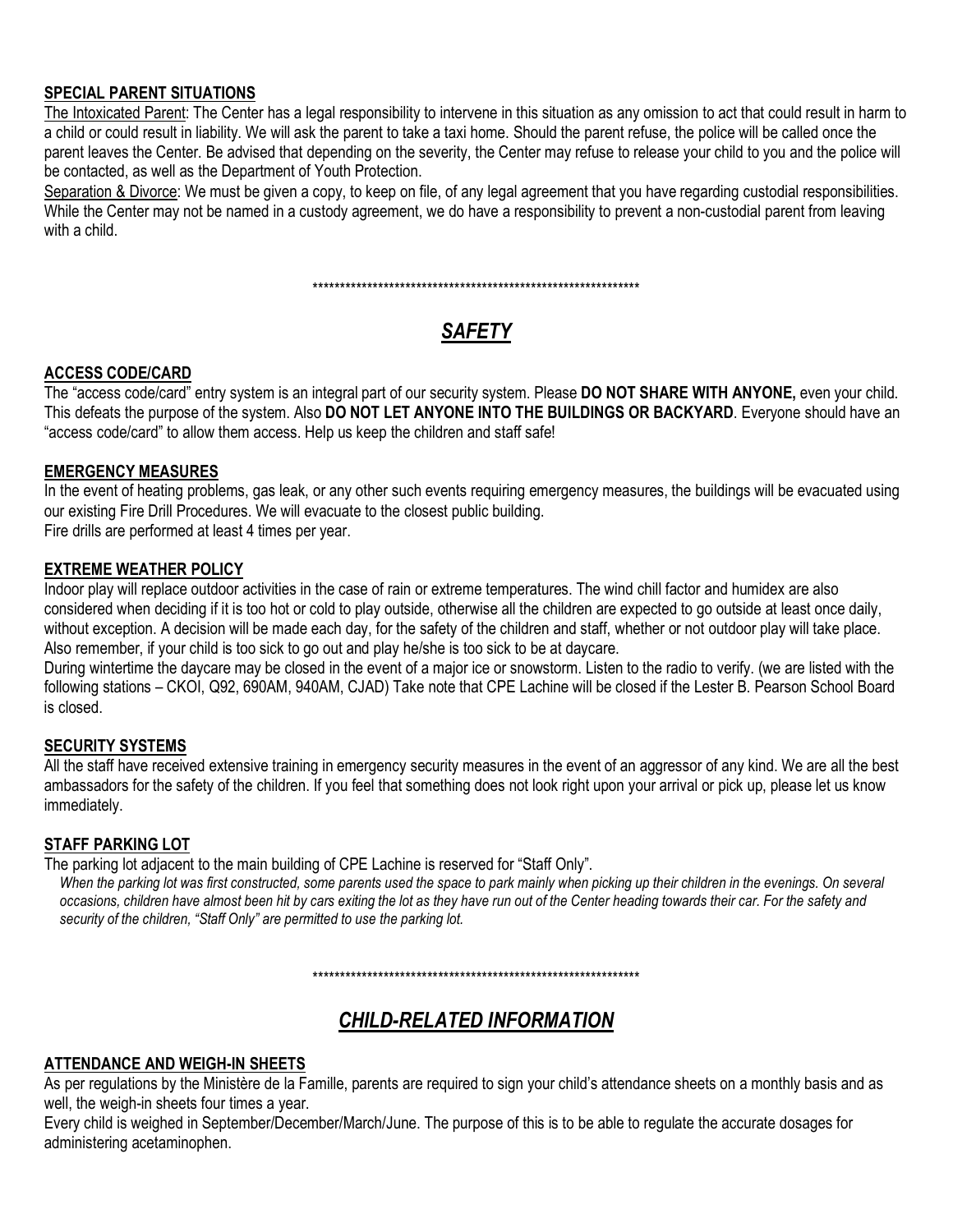## **ALLERGY AWARENESS POLICY**

CPE Lachine has adopted an Allergy Awareness Policy. (refer to ANNEX 4 for details). Please read carefully and be advised that upon signing the Terms and Conditions of this "Internal Regulation" document, you agree to abide by this and all other policies. It is imperative that you read ANNEX 4 as it could mean life or death to a child here at the Center.

If your child has any food allergies, please advise the office immediately. **Upon receipt of a medical confirmation certificate from a doctor,** meals will be modified to enable your child to have a complete lunch. Be advised that an annual allergist's report will be required for your child's file.

### **BIRTHDAYS**

We can provide Birthday Cupcakes at a nominal cost for your child's birthday. Details are posted at the Center. Please make arrangements in advance with your child's Educator to bring in a cake, if you wish (ONLY pre-packaged food that specifies "Peanut & Nut Free" and any other allergens that are currently at the Center are permitted).

### **CHILD'S LOCKERS**

No plastic bags are permitted. You must provide a back-pack, to remain in the locker, for all of your child's belongings .Please make sure that everything is labeled with your child's name on it.

## **DAILY ROUTINE**

|                    | The typical daily routine is as follows (daycare building and upstairs) |
|--------------------|-------------------------------------------------------------------------|
| 7am to 9am         | - Welcoming, Free Play in the Big Room                                  |
| 8:30am             | - Breakfast served for those who are signed up for it                   |
| 9am to 11:30am     | - Group Time (age appropriate structured activities, outdoor play)      |
| 9:30am             | - Morning Snack                                                         |
| 11:45am to 1:00pm  | - Lunch Time and preparation for rest time                              |
| $1pm - 3pm$        | - Rest Time                                                             |
| $3pm-6pm$          | - Outdoor Play, Free Play, semi-structured activities                   |
| 3:30 <sub>pm</sub> | - Afternoon Snack                                                       |
|                    |                                                                         |

The approximate routine for the Infant Rooms is posted in front of their class.

## **FIELD TRIPS AND NEIGHBOURHOOD OUTINGS**

Prior to a special field trip, parents are required to sign permission slips and pay the designated participation charge. For details consult the MF "Agreement concerning Educational Outings". Children travel on a rented school bus.

Parent participation is always encouraged, at their own cost. If parents choose not to send their child on a field trip, the Center will remain open and children will be cared for.

Neighbourhood outings are also an integral part of the daily programming. On occasion, the children will be using public transportation. We wish to assure you that each and every time the children leave the Center, proper ratios are respected and cell phones, bottles of water and first aid kits are carried.

## **MEALS**

**Breakfast** – is optional and is served daily at 8:15am in Rooms 1A & 1B and at 8:30am upstairs in the Infant/Toddler Center and in the main Daycare building, at a cost of \$2.00 per day. If you want your child to eat on a regular basis **or** on an occasional basis, his/her name will be added to a daily Breakfast List and you will be billed accordingly each month. The total amount will be deducted from your account via the "direct withdrawal" system. For details consult the MF "Agreement for the Provision of an Additional Meal".

**Lunches** – Lunches, based on the Canada's Food Guide, are served to children daily.

Lunch is served at 11:30am in the Infant/Toddler Center and at 11:45am in the Day Care. Menus are posted in the front hallways of each building.

Snacks of fruit, etc. are served in the morning and afternoon (9:30am and at 3:30pm)

### **OUTDOOR PLAY / INDOOR PLAY**

As a party of our "Healthy Lifestyles" program of activities, children will be playing outside on a daily basis (weather permitting our course). On days when outdoor play is really not possible or safe, the children will use the basement play area for a variety of gross-motor activities.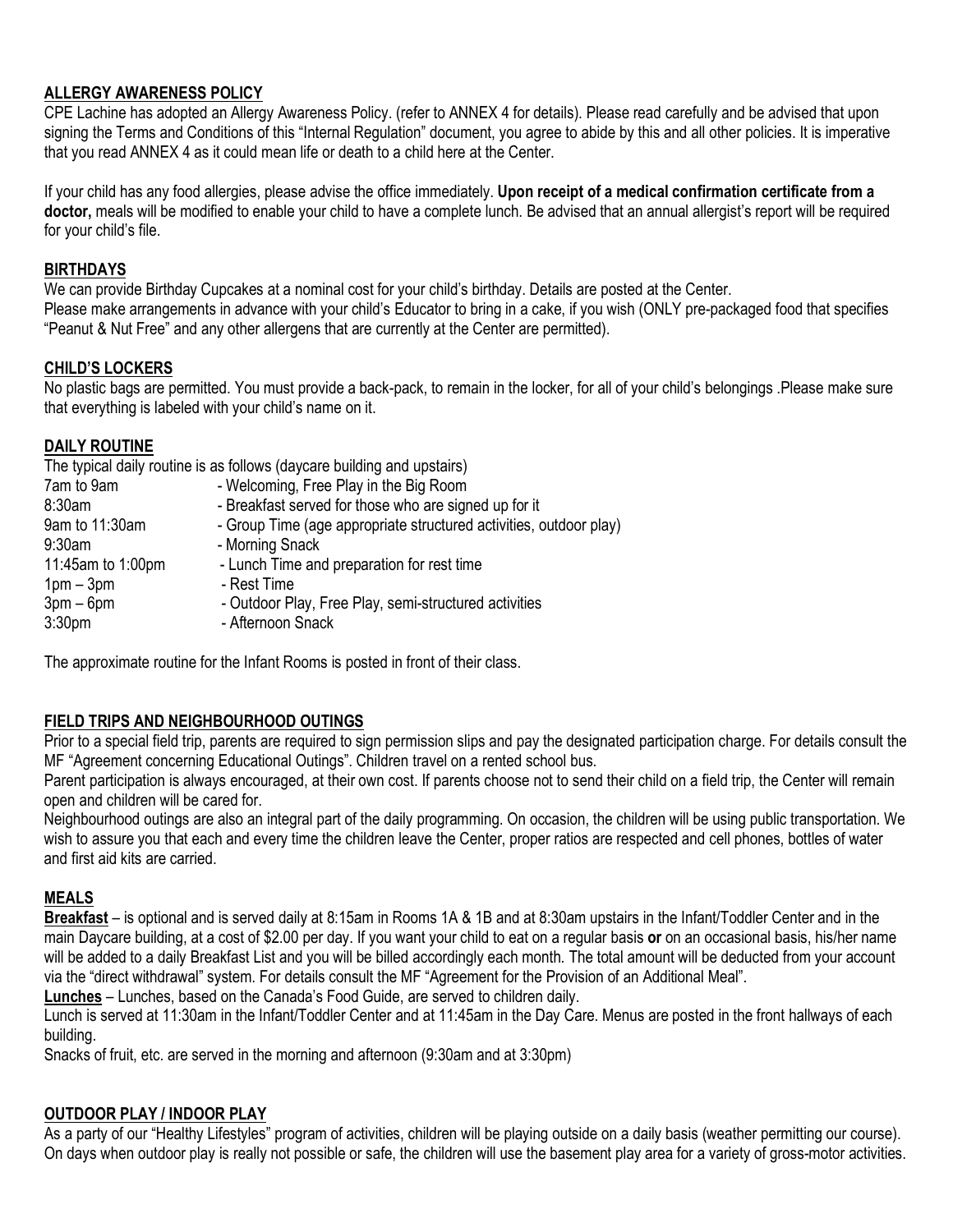#### **RATIOS**

| Educator / Children | $0 - 18$ months           | 1 Educator for 4 children  |
|---------------------|---------------------------|----------------------------|
|                     | $18 - 36$ months          | 1 Educator for 7 children  |
|                     | 3 & 4 years               | 1 Educator for 8 children  |
|                     | 4 $\frac{1}{2}$ - 5 years | 1 Educator for 10 children |

#### **SUNSCREEN**

The Center can provide sunscreen during the Spring/Summer season at a nominal cost, as per the MF "Agreement on the Provision for Personal Hygiene Items". If you wish to bring your own, please note that any type of aerosol will not be accepted. All sunscreens brought from home cannot contain PABA or SHEA BUTTER.

#### **TOYS FROM HOME**

We ask that you leave your child's toys from home in the car. If an item is brought to daycare, we cannot be responsible for it. Your child is allowed to bring in a stuffed animal or blanket to cuddle if he/she feels the need for a bit of security from home. They may keep it in their own basket or locker but **it must be taken home every Friday to be washed**. No guns, war toys or other toys of destruction are permitted.

#### **WHAT TO WEAR AT DAYCARE**

- Think of your child's comfort and send in simple clothing that is free of complicated fastenings.
- Think of art materials and other activities and send in clothing that is washable.
- Think of the playground and send in clothing that is durable.

Put name tags on all articles of clothing including hats, boots, mitts, etc… If you do not have commercial labels, use adhesive tape or a felt marker. Make sure that your child always has a pair of shoes to wear at the Center. Rubber-soled slippers are required for children to be worn at rest time, and must be supplied by the parents. The Center is not responsible for any articles lost or stolen.

#### **A FINAL NOTE**

We encourage and welcome communication with the parents, and we hope that your association with the CPEL will be a long and happy one.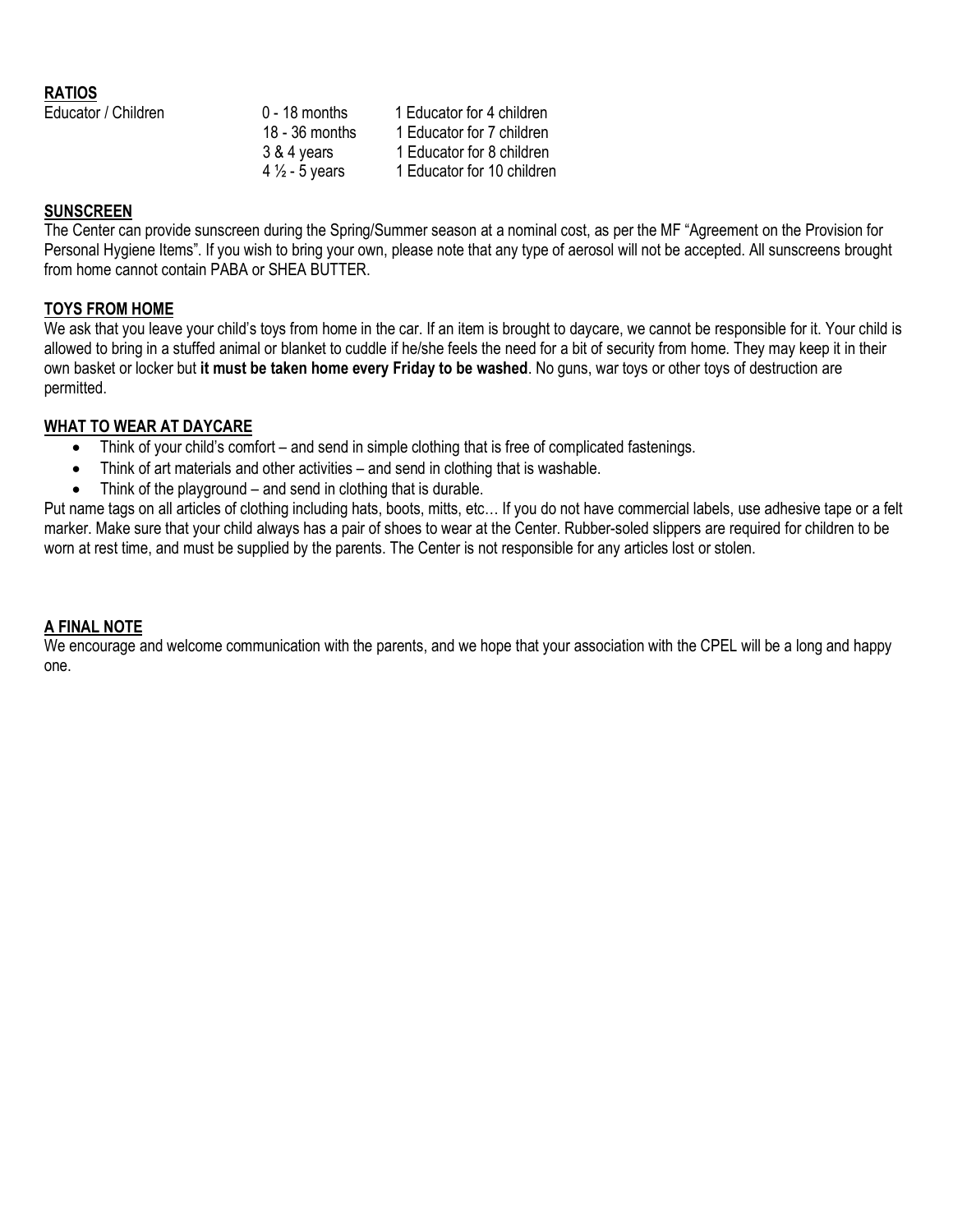## **CENTRE DE LA PETITE ENFANCE DE LACHINE INC.** *ANNEX 1 PROCEDURE FOR HANDLING COMPLAINTS*

#### **Person Designated to Handle Complaints**

The Board of Directors must receive and respond to all complaints arising from all persons regarding an employee, a parent, and/or a person acting on behalf of the corporation, including the Board of Directors itself.

The Board of Directors has designated the Executive Director and/or the Day Care Co-ordinator as the people to handle complaints and has assured that they will be available to handle complaints during regular business hours.

#### **Guiding Principles for Making a Complaint**

Anyone may make a complaint to the CPE regarding a situation or event prevailing in the daycare facility which they suspect represents a violation of the Act or the Regulations, or if he/she notices a situation that poses a risk to the health, safety or well-being of the children.

Anyone may make a complaint to the Executive Director of the CPE when he/she believes that an employee of the CPE, or a person acting on behalf of the Corporation, is failing to perform an obligation or duty required of him/her by the Act or the Regulations, or that person is not acting in a fair and equitable manner.

Anyone can make a complaint to the MF (Le Ministère de la Famille) whenever they have reason to believe that the Board of Directors is failing to fulfill its obligations or duties as required by the Act or Regulations.

#### **Guidelines for Treating Complaints**

All complaints are to be treated with diligence and confidentiality within 10 working days of the receipt of the complaint, with the follow up with the complainant at the latest 21 days after receipt of the complaint. The person making the complaint is encouraged provide any and all the necessary information to determine the nature and validity and severity of the complaint.

#### **Procedures for Receiving Complaints**

A complaint can be made in writing or verbally. While ensuring that this information remains confidential, the complainant is encouraged to identify him/herself, since it could be necessary to communicate with him/her to clarify certain details and/or obtain further information about the complaint, and to provide follow-up.

For every complaint, a file is opened and relevant information is recorded onto the "Record of Complaint and Follow-Up Form".

If the Executive Director and the Co-Ordinator are absent, the person receiving the complaint:

- 1. Offers to take note of his/her name and phone number and the call will be returned.
- 2. Receives the written information and gives the person an acknowledgement in writing.

In case of an emergency however, the person receiving the complaint immediately contacts the President of the Board of Directors or another Board member if he/she is unavailable.

#### **Examination and Treatment of a Complaint**

When a complaint is received the designated person first examines the nature of the complaint in order to determine how to handle it.

*Where the complaint concerns abuse, mistreatment, an assault, physical or verbal abuse, lack of care, or any other event of this nature, of a child:* The Executive Director or the Co-Ordinator has the legal obligation to immediately signal the situation to the Department of Youth Protection (DYP). The designated person cooperates with the representatives of all agencies concerned regarding the complaint. Notes are recorded of the conclusions of the investigation and on the "Record of Complaint and Follow-Up Form".

When a situation is reported to the DYP and it concerns an employee of the Center, the employee is immediately suspended. In either case the situation is immediately brought to the attention of the Board of Directors and a written notice of suspension is sent to the employee and a copy is placed in his/her file.

#### *If the complaint concerns a fact or situation concerning the Center or one of its employees:*

The Executive Director will decide on the validity of the complaint and on what has to be done. When the complaint is judged founded, the Executive Director will take the actions necessary to have the situation corrected within a reasonable delay.

#### *If the compliant arises from areas outside the CPE's jurisdiction:*

The person making the complaint is referred to an agency that has jurisdiction on the issue, as the case may be. The complaint file is closed.

#### *Filing of Complaint Records*

All complaints received as well as the documents regarding the actions taken are confidential and kept under lock and key. Only the Executive Director, the Co-ordinator and the Board of Directors may have access to these documents. The Executive Director informs the Board of Directors periodically about complaints received, their nature and how they were handled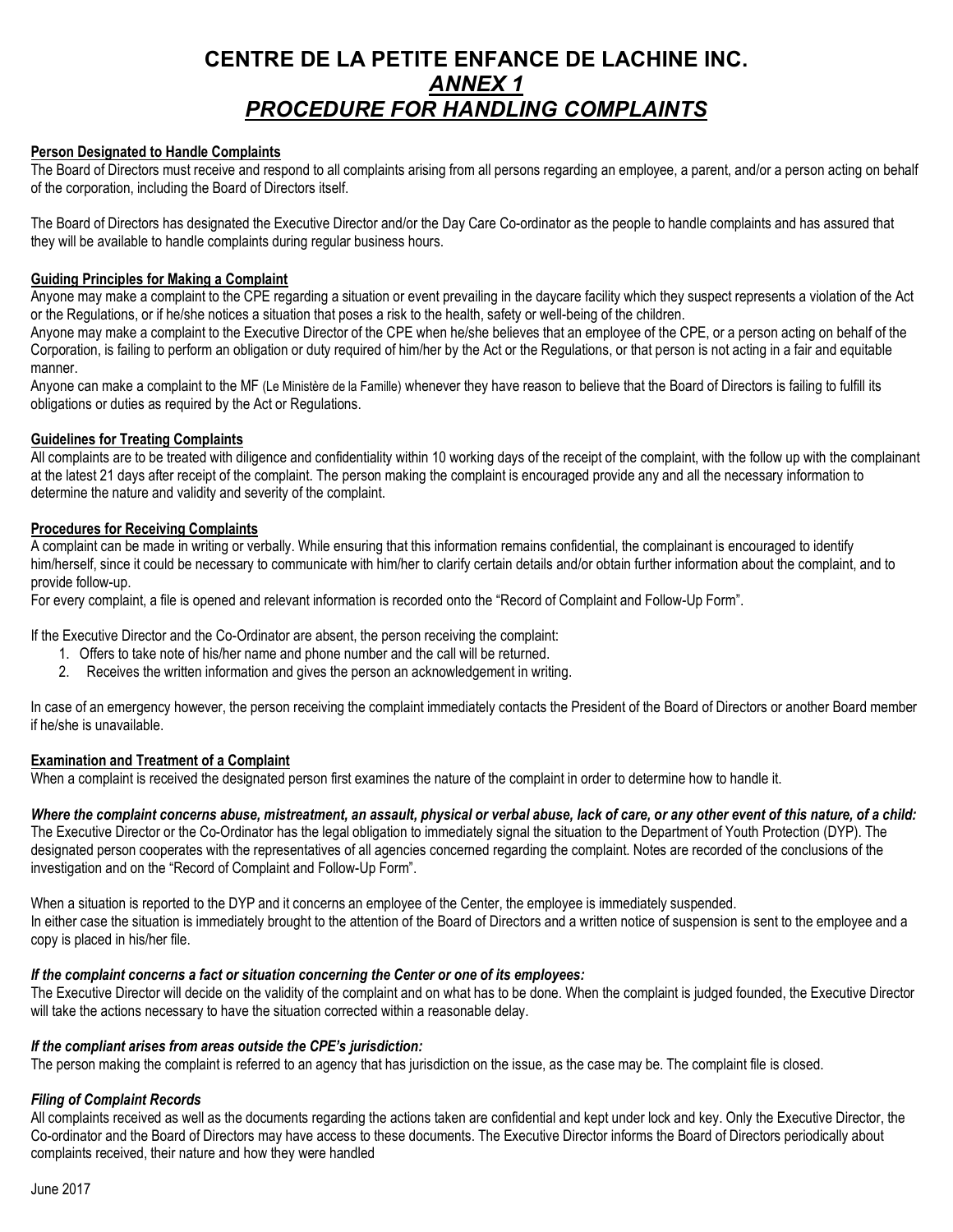# CPE Lachine - RECORD OF COMPLAINT AND FOLLOW-UP

| Date Complaint Received: ___________________________________                                                           |
|------------------------------------------------------------------------------------------------------------------------|
| Time Complaint Received: _______________________                                                                       |
|                                                                                                                        |
|                                                                                                                        |
|                                                                                                                        |
|                                                                                                                        |
|                                                                                                                        |
|                                                                                                                        |
|                                                                                                                        |
|                                                                                                                        |
| Action(s) taken:                                                                                                       |
| <u> 1989 - Johann Stoff, deutscher Stoffen und der Stoffen und der Stoffen und der Stoffen und der Stoffen und der</u> |
| <u> 1989 - Johann Barbara, marka marka marka marka marka marka marka marka marka marka marka marka marka marka m</u>   |
|                                                                                                                        |
|                                                                                                                        |
|                                                                                                                        |
|                                                                                                                        |
|                                                                                                                        |
|                                                                                                                        |
|                                                                                                                        |
|                                                                                                                        |
|                                                                                                                        |
|                                                                                                                        |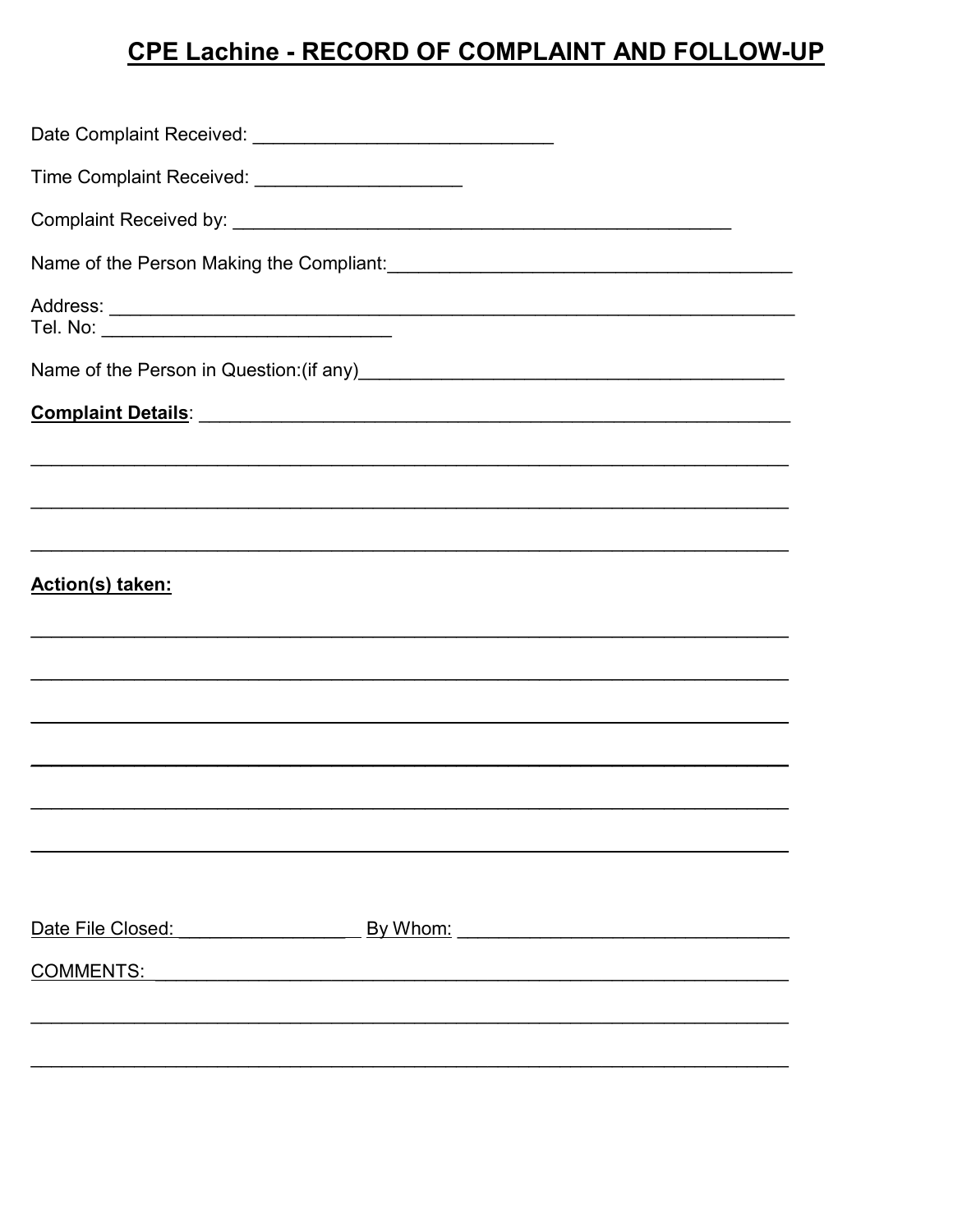### **CENTRE DE LA PETITE ENFANCE DE LACHINE INC.**

### **ANNEX 2**

#### **POLICY REGARDING EXPULSION – Termination of the Contract**

The expulsion of a child (termination of the Childcare Contract) is not a decision that is taken lightly, and happens only in exceptional circumstances. CPE Lachine may demand that a parent remove his or her child from CPE Lachine under the following circumstances:

The Child:

- The child does not adapt to his or her environment within a reasonable time period.
- The child requires significantly more attention than the other children in his or her group, thereby depriving the other children of the care that they need.

Note: CPE Lachine has a mandate to integrate children, and its staff must make every possible effort to do so before cancelling a contract. There are resources available to help Childcare Centres, and the MF also offers a subsidy to help integrate children with disabilities.

If a developmental or behaviour problem is reported, the following procedure must be followed:

- The educator will advise the Coordinator that a child has a problem.
- The educator will make her observations and record these observations. The observations noted must include the following: A factual and detailed description of the events; When? Where? With whom? Proof of the child's difficulties and a list of his or her strengths. Are the behaviours "**significant and persistent**?"
- The educator will fill out the developmental checklist corresponding to the child's age.
- All information will be submitted to the Coordinator.
- A decision regarding the outcome of events will be made jointly with the Coordinator, the Executive Director and the Educator. An intervention plan will be set up (in collaboration with the Educator, the Coordinator, the parents and the external professional resource people).
- If all the tools and strategies of the intervention plan do not result in an improvement within a reasonable time period, and if the situation presents a clear danger or detriment to the health and wellbeing of the other children and the staff, the Executive Director will decide if the contract should be cancelled and whether the child should stop attending the Centre. The parents should be given a reasonable time period (usually two weeks) to allow them to find other childcare options. If the child presents an immediate danger to others, the Centre will demand that the parents remove their child immediately.

#### **POLICY REGARDING PARENTS WHO REFUSE SERVICES FOR A CHILD WITH A DISABILITY**

Since a disability is defined as any disadvantage diagnosed by a member of a professional corporation, and if the parent refuses services:

Due to the fact that the Centre may not impose services and if, as a result of refusal of services, the educational staff must devote an excessive amount of time or attention to one child to the detriment of others, we have no other choice than to cancel the child's registation at the Centre.

Please note that this is a measure of last resort, and all the appropriate documentation must be placed in the child's file (observation protocol) – which may include advising the Youth Protection Office.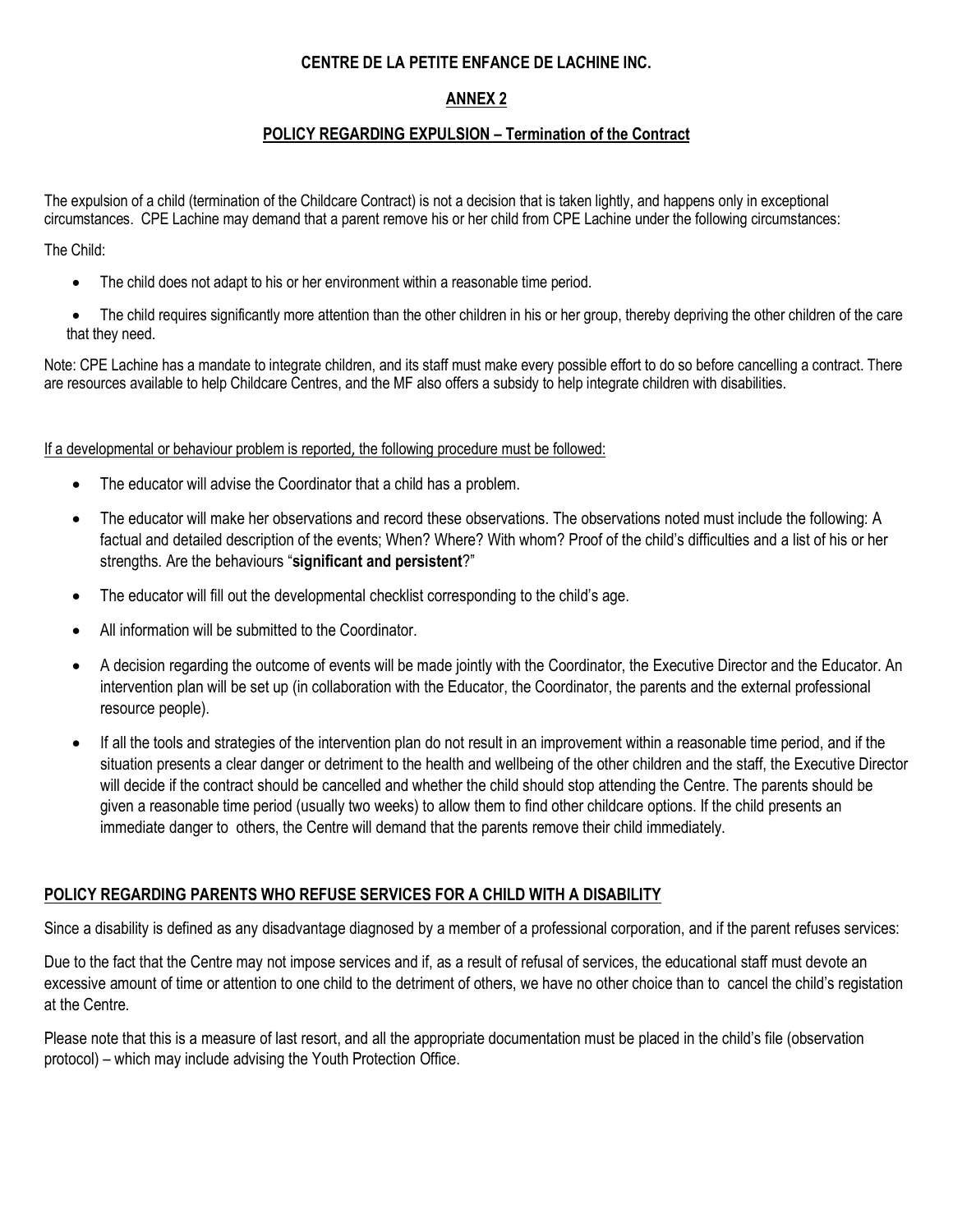## **The Parent :**

CPE Lachine may demand that a parent remove his or her child from CPE Lachine under the following circumstances:

The parent does not make an effort to pick up his or her child when the child is sick, or the parent brings his or her child to the Centre knowing full well that the child is sick (noncompliance with the health protocol.)

• The parent regularly has payments returned for insufficient funds. The policy stipulates that in the case of unpaid fees, a written notice must be sent, followed by a warning letter, and then by a final notice cancelling the child's registration at the Centre.

• If the parents are more than 10 minutes late three times within the period of one month, the child's registration will be cancelled (noncompliance with the operating hours).

- Refusal to respect the CPE rules, policies and procedures.
- Actions contrary to the interests of the CPE.
- Actions deemed prejudicial to the CPE, its staff or to the children in its care.

• Physical or verbal violence towards a member of the staff, a child, other parents or any other person on site (immediate termination).

• Noncompliance with the internal regulations of the CPE.

• Before termination of any service contract, parents will first receive a verbal notice and/or a warning letter for every noncompliance situation. If there has been no improvement or modification of the unacceptable behaviour, a second warning letter will be sent, followed by a final notice cancelling the child's registration at the Centre.

*CPE Lachine reserves the right to refuse a childcare service contract or to terminate a contract for other reasons if the Board of Directors deems these reasons sufficient.*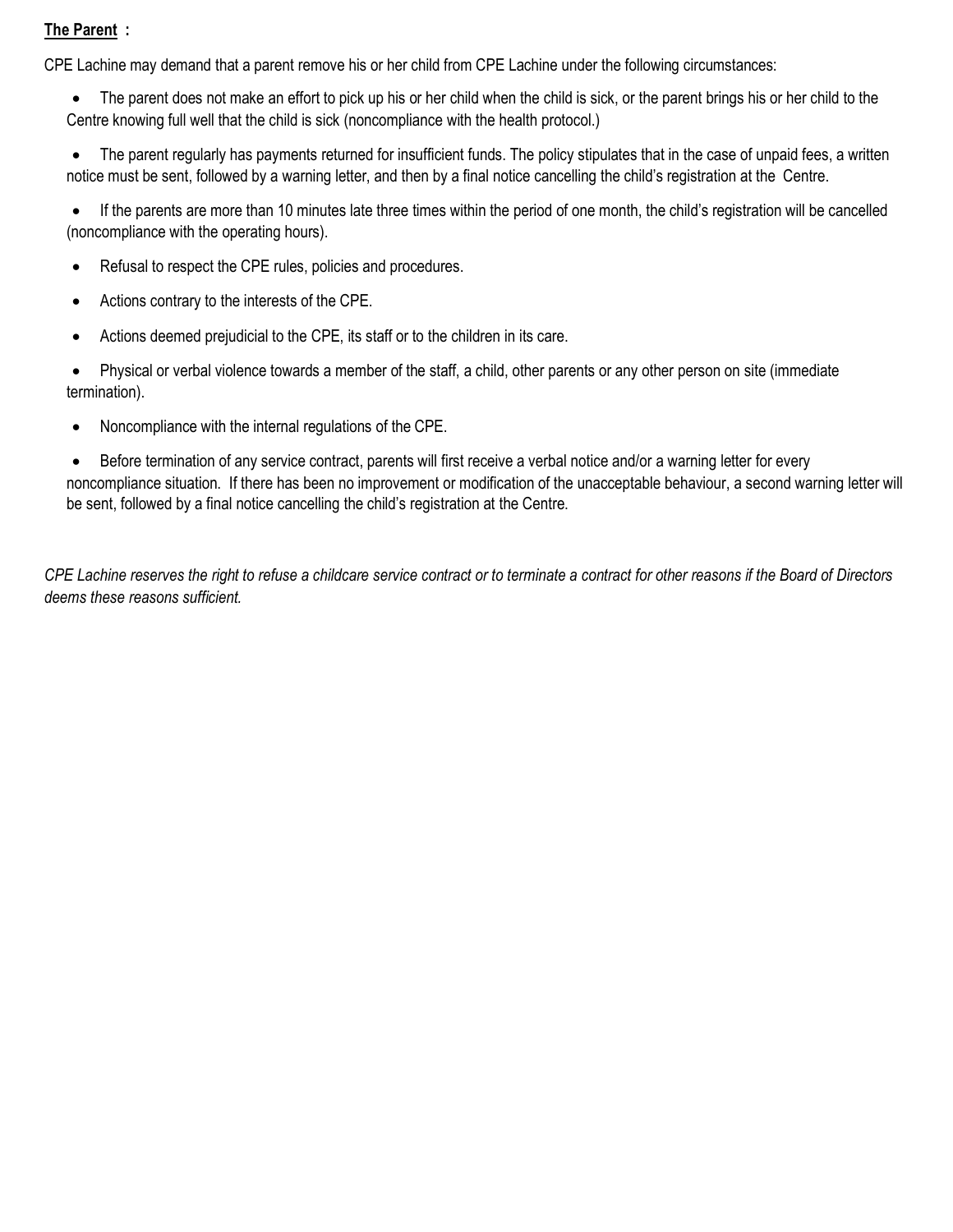## **CENTRE DE LA PETITE ENFANCE DE LACHINE INC.** *ANNEX 3 EDUCATIONAL PROGRAM*

## **Foundations of the Program**

The educational childcare program mandated by le Ministère de la Famille (MF) is aimed at enhancing the quality of early childhood centers by emphasizing the following:

- **Children's overall development** encompassing emotional, physical and motor, social and moral, language and cognitive skills
- **Quality educational interventions** based on basic consistent principles and approaches
- **Educational continuity** between families, childcare centers and other educational services, so as to facilitate children's transition to kindergarten in order to foster school success
- **Healthy Lifestyles** program of activities that promotes an increased level of physical (gross motor) play during the day, both indoors and outdoors, as well as a nutritional component which includes a balanced menu based on Canada's Food Guide and appropriate portion sizes.

## **Basic Principles**

Age appropriate activities are planned in order to apply the educational program in each classroom on a daily basis. The following basic principles are taken into account in planning these activities.

## • **Each child is unique**

Children's pace of development, individual and special needs are taken into account when planning proposed activities.

## • **Children are the primary agents of their development**

They are naturally motivated and capable of building awareness of self, others and the environment by experimenting, observing, imitating and communicating with others as they are guided and supported by educators who care for them.

• **Children's development is a comprehensive, integrated process**

Developmental areas affect the whole child. The emotional, physical/motor, social/moral, language and cognitive dimensions are affected by many aspects of children's learning experiences. Adult interventions, classroom arrangement, and educational activities influence these dimensions in many ways.

## • **Children learn through play**

Play is a way for children to explore and experiment in the world. They engage in activities which promote all dimensions of their development.

### • **Cooperation and communication between personnel and parents**

An understanding and trusting relationship is essential in order to foster a child's harmonious development.

## **Development of the Whole Child (4 Dimensions)**

Aiming for the development of the whole child means giving each child the opportunity to develop at all levels. It entails placing equal importance on each dimension of development and recognizing that these dimensions are closely interrelated. Programmed activities are planned age-appropriately in order to promote children's social & emotional, cognitive, language and physical/motor skills. The following activities and experiences are a means for children to put into practice the skills needed to enhance each dimension of their whole development.

**1. Social & Emotional** (security, trust, confidence, expression & control of emotions, self-esteem, manage changes & transitions,

personal & sexual identity) (socialization, integration, empathy, cooperation, leadership, tolerance, conflict resolution)

*Security & Trust***:** positive interactions, routines, transitions

*Confidence & Self-esteem:* doll play, helping others, responsibility chart

*Expression & control of emotions***:** role playing, puppet play, pictograms

*Manage changes & transitions***:** gradual integration, songs/finger plays

*Personal & sexual identity***:** toileting, stories, songs

*Socialization*: role playing, group interactions,

*Integration*: welcoming song, photos albums, labeling personal items

*Empathy*; puppet play, role playing, taking care of dolls,

*Cooperation*: cooperative games, helping others, sharing

*Leadership*: leading a dance, reading a story,

*Tolerance:* multi-cultural living, photo gallery, posters

*Conflict resolution*: role modeling, turn taking, choices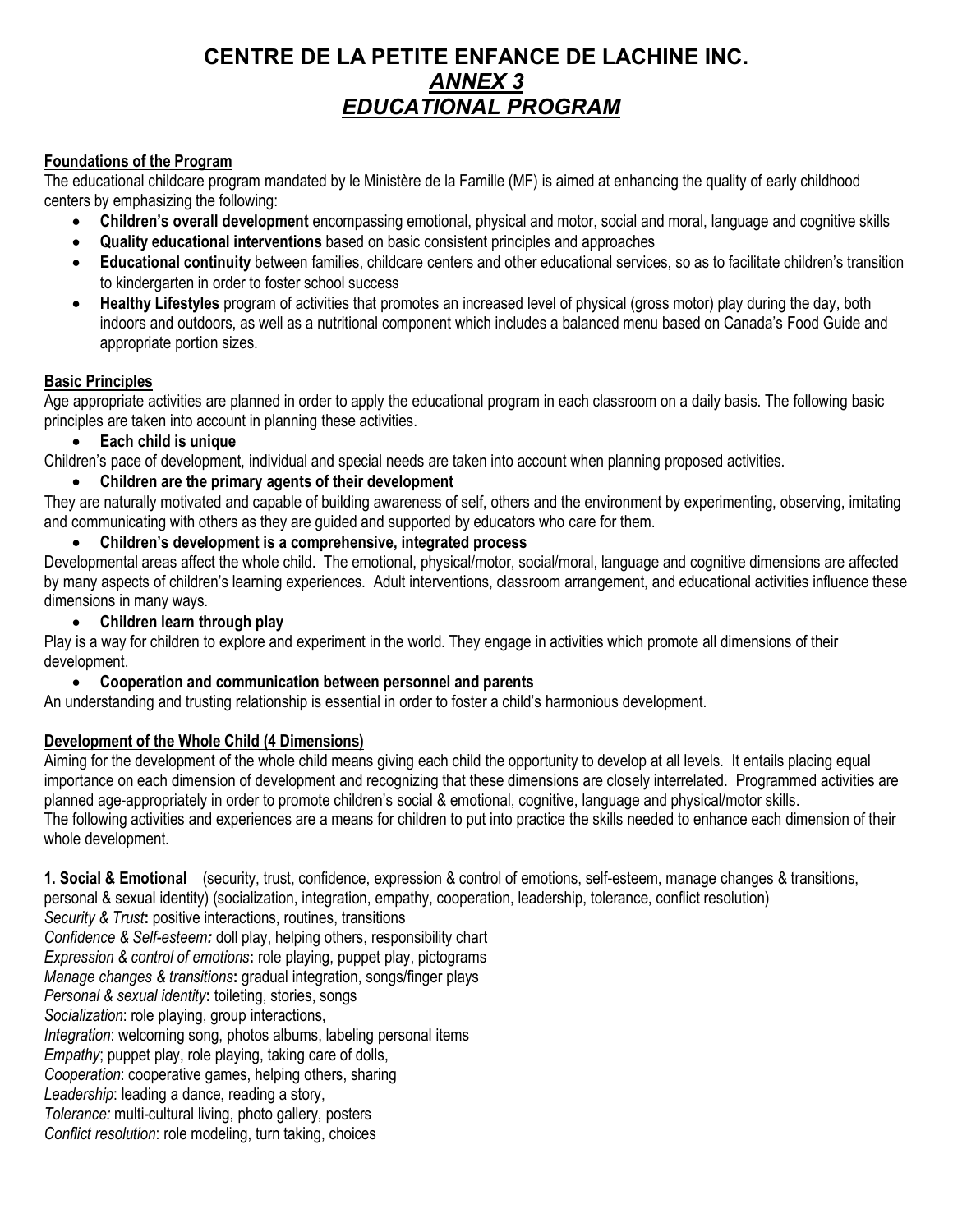**2. Cognitive:** math, science, cooking, social studies (organization of time & space, memory, thinking, reasoning, deducting, analyzing, problem solving, symbolic representation) *Organization of time & space*: patterning, sequence and classification games *Memory*: stories, counting, recall games *Thinking*: lotto games, puzzles, sink/float experiments *Reasoning*: anatomy, magnet play, measurement *Deducting*: weather observations, nature walks, science experiments *Analyzing*: planting, cooking, stories *Problem solving*: role playing, puppet play, routines *Symbolic representation*: building blocks, modeling clay, papier mâché

## **3. Language**

(vocabulary, phonological awareness, oral comprehension & expression, cultural awareness, artistic & dramatic language) *Oral & Auditory*: story telling, rhymes/songs, puppet shows, sound tapes *Written*: pre-reading, drawing, computer games *Cultural*: felt board stories, dress-up, picture taking *Artistic*: dancing, role playing, modeling, construction, miming

### **4. Physical and Motor**

(sensory perception, motor control, coordination, lateralization, body awareness) *Sensory perception*: water/sand play, playdoh/plastercine, finger painting *Motor control*: walking, running, climbing, cutting, stringing, drawing, painting *Coordination*: ball play, balancing, parachute play, obstacle course *Lateralization*: pre-writing, drawing, dressing *Body awareness*: mirror games, body tracing, movement games,

## **Application of the Educational Program**

### **Educational Intervention**

#### • **Observation**

Observations are necessary to determine each child's preferences, needs and abilities. From these, age-appropriate and individualized activities or experiences are planned. Documented and up-to date observations are used to facilitate on-going, open communication with parents. Developmental Observation Reports will be prepared in November and May of each year and presented to parents. An opportunity to sit down with the Educator to discuss these observations will be available.

#### • **Planning and Organization**

Planning is based on children's interests and developmental needs. A flexible daily schedule helps children adapt to transitions and routines at their own pace. A balance of calm and active activities is offered. Selection of age-appropriate materials and preparation of environment facilitate a smooth flow of activities.

#### • **Intervention**

The role of the educator is to provide children with challenging and new experiences which encourage, support and guide them. They are also given many opportunities to choose a variety of materials and activities throughout the day.

#### • **Reflection and Feedback**

This process enables educators to evaluate all of the elements that influence the child's well being. It gives them an opportunity to plan future interventions based on their reflections and feedback, as well as reflect on their educational practices. They also evaluate the relevance of the physical layout, resources, and the accuracy of their observations.

#### **Programming**

Routine and transitional activities are the foundations upon which the planning of the daily schedule of the center is built. They include hygiene care, snacks, nap/rest time, clean up, arrival and departure. These are all opportunities for children to have adult contact while allowing them to develop their autonomy, confidence, motor, social, and problem solving skills. During these activities, children engage in learning that stimulates their development at all levels in a healthy manner.

Play periods of activities vary from one group to another. Each classroom offers a balanced daily routine providing both indoor and outdoor play, quiet and active games, individual and group experiences in both small and large groups. During these periods educators stimulate children's and support them in searching for solutions as activities are adapted to each child's abilities.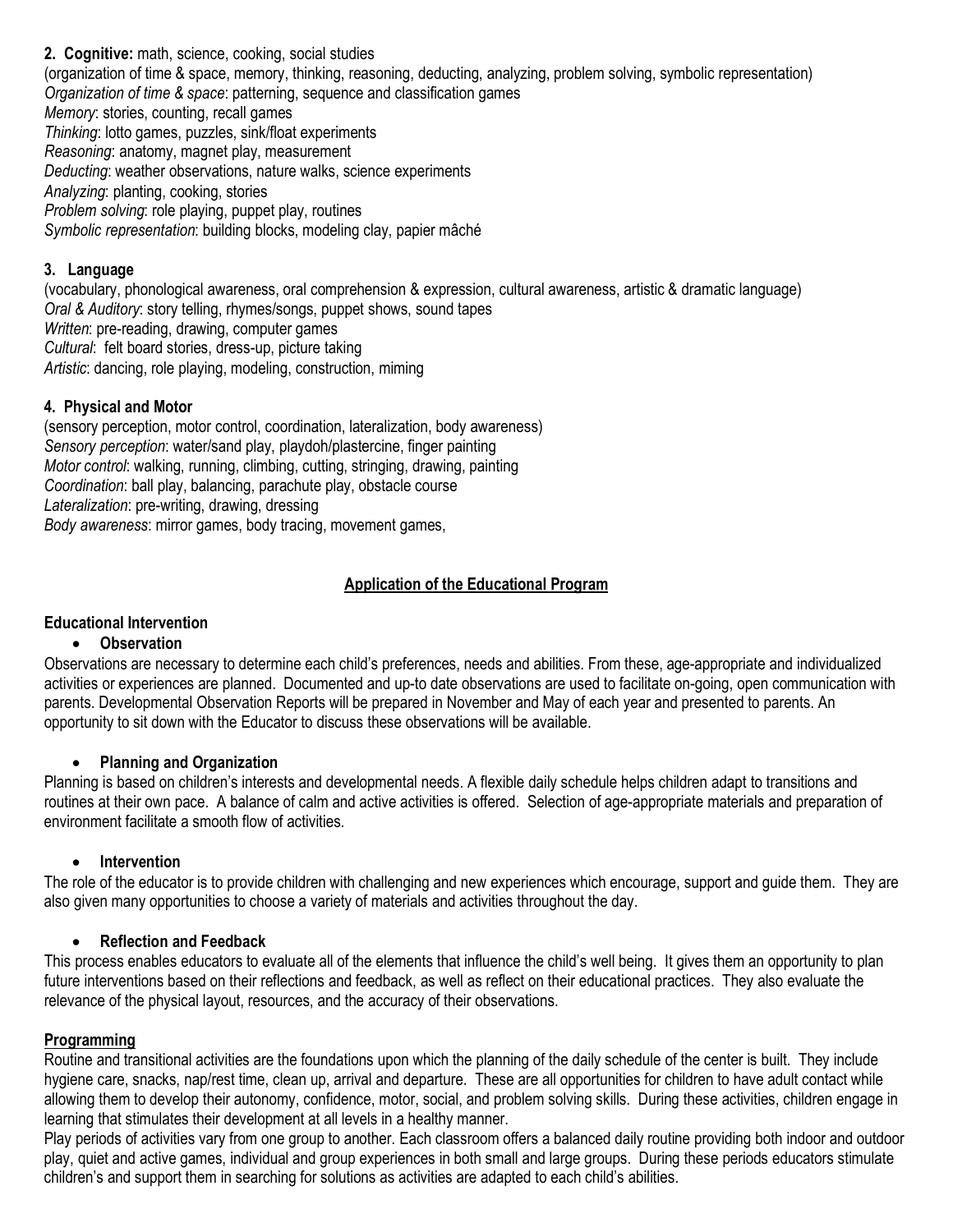Outdoor play not only promotes physical development involving gross motor skills, but also offers different sensorial experiences that vary according to the seasons.

## **The Environment**

The environment is functional, safe and organized in a welcoming and stimulating atmosphere. The set up promotes the physical and nutritional health and well being of children. The organization of space, the arrangement of furniture, and the selection of materials is key in promoting the autonomy, identity, and socialization of each child. In addition, cultural diversity is also reflected in the layout to ensure meeting the individual needs of each child.

Play materials are safe, in good condition, age-appropriate, stimulating, varied, accessible and available. There is sufficient quantity and variety offered on a regular basis to maintain children's interest however our objective is for more emphasis to be placed on noncommercialized materials.

## **Parents' Role**

The educational program recognizes parents as the primary educators of their child. Daily communication and cooperation are underlying components of a trusting relationship between personnel and parents. Educators support the parenting skills of parents and encourage their involvement. Educators make a point of relaying children's progress and the development of new skills. Educators are responsible for preparing, in collaboration with parents, intervention plans for children with special needs.

## **NUTRITION POLICY**

## *Food provided by CPEL - No Food from Home is Permitted*

Goal: To provide children with food and drink that is safe, varied and nutritious.

*The guidelines used to plan our menu and other food provision practices are:*

- Food provided is consistent with nutritional requirements and recommendations from Canada's Food Guide.
- The menu planning process includes input from the Cook, assistant and other staff members and is reviewed by a dietician/nutritionist.
- Food provided is developmentally appropriate for children and encourages independent eating.
- Tap water is the main drink and is available at all times.
- Food provided takes into account special dietary needs and religious accommodation.
- Food linked with a high risk of choking is minimized.
- Food is prepared and provided in a safe and hygienic manner and the kitchen is inspected on a regular basis by government inspectors.
- Staff is familiarized in proper portion control.
- Guidelines are available for foods for special occasions eg, birthdays.

## *Mealtimes and the eating environment*

Goal: To provide a safe, supportive and social environment in which children can enjoy eating.

*The following strategies are used to outline the eating environment where positive food habits and multicultural values will be included:*

- Meal and snack times are scheduled at appropriate times so that children's hunger does not overwhelm their ability to selfregulate food intake.
- Mealtimes include routines such as washing hands before coming to the table, assisting with setting plates and utensils and cleaning up after meals.
- Children will be supervised while eating, at all times.
- Staff will sit with the children, and where possible eat with them.
- Staff will promote positive discussion about the foods being served.
- Staff will promote a positive, relaxed, social eating environment.
- Food will not be used as a punishment, or reward, where by its provision or denial.
- Staff will provide positive encouragement and role modelling.
- The food preferences of the children will be respected.
- Cultural food events and practices are celebrated.
- Staff will encourage self-help and, where necessary, assist children at mealtimes.
- Precautions to prevent choking are known by all staff and are implemented.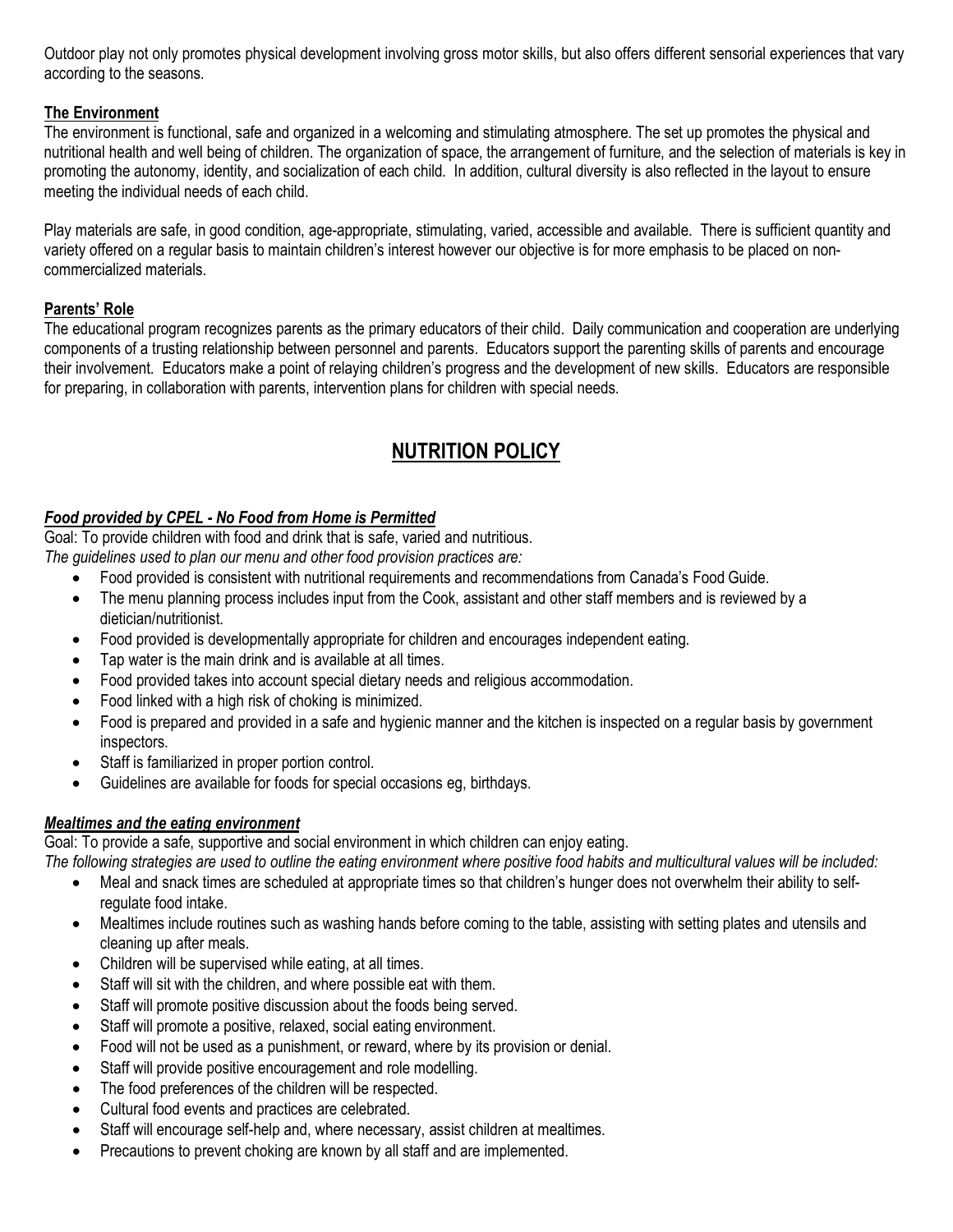## *Families and nutrition*

Goal: To communicate effectively with parents and families about their child's food and nutrition.

*The following strategies are used to communicate about the child's nutrition at the center:*

- The menu is prominently displayed, outlining the food and drinks to be provided daily, including snacks.
- Details of food content and portions are available to parents upon request.
- Nutrition information is accessible to families, in appropriate languages where possible.
- Families will receive copies of the centers Nutrition Policy.
- The center uses a cycle menu of four weeks that changes twice a year and contains minimal repetition.
- A positive relationship is encouraged with the Cook and Assistant to the Cook.

## *Educational program*

Goal: To teach children about food and nutrition.

*As children learn best through experiences, learning about food is incorporated into many areas of the educational program. The following strategies will be used to provide learning opportunities:*

- Staff will include nutritional activities in planned educational programming and spontaneous programming.
- Sources food activities from various cultures.
- Treat mealtimes as an opportunity for social learning.
- Discuss food safety with children.
- Teach children mealtime behavior such as serving and clearing.

## *Procedure for special diets*

Goal: The special needs of children with food allergies or medical diets will be catered for in consultation with parents and the appropriate medical professionals.

*Steps that will be taken if special dietary needs are required:*

- Families are informed about what dietary support can be provided.
- The ability of the center to cater for any special dietary needs is at the center's discretion. In some instances parents may be asked to provide some/all of the food required for the child.
- A food allergy must be confirmed by a specialist who should also provide detailed information of any emergency procedures required. The child should be tested once a year to confirm the continued presence of the allergy.
- Staff is trained to take all necessary emergency procedures in the event of any allergic reaction.

## **PHYSICAL ACTIVITY POLICY**

## *Daily Physical Activity for Children*

Our center encourages all children to participate in a variety of daily physical activity opportunities that are age appropriate, that are fun and that offer variety. We incorporate opportunities for active play into planned learning experiences and the center's educational program. Physical activity is integrated into daily routines whenever possible, such as transition times.

- Toddlers (ages 1 to 2 years) are provided with at least 90 minutes of structured activity and at least 60 minutes up to several hours of unstructured physical activity daily.
- Preschoolers (ages 3 to 5 years) are provided with at least 90 minutes of structured activity and at least 60 minutes up to several hours of unstructured physical activity daily.
- Toddlers and pre-schoolers are not sedentary for more than 60 minutes at a times except while sleeping.

All children are provided outdoor play time at least twice daily, weather and air quality permitting.

- Children can go outside when the temperatures are above -10C (including wind chill factor) and below 32C (factoring in the humidex) See attached charts.
- Outdoor time is limited to 30 minutes when temperatures are between -20C and -24C (including the wind chill factor)
- Outdoor play is in safe settings supervised by adults.
- Staff members lead and participate in active play (eg. Games and activities) during outdoor play time and and other times devoted to physical activity.

*Indoor play will replace outside activities in the case of rain or extreme temperatures. The wind-chill factor and humidex are also considered when deciding if it is too cold to play outside, otherwise all the children are expected to go outside at least once daily, without exception. If your child is too sick to go out and play he/she is too sick to be at daycare.*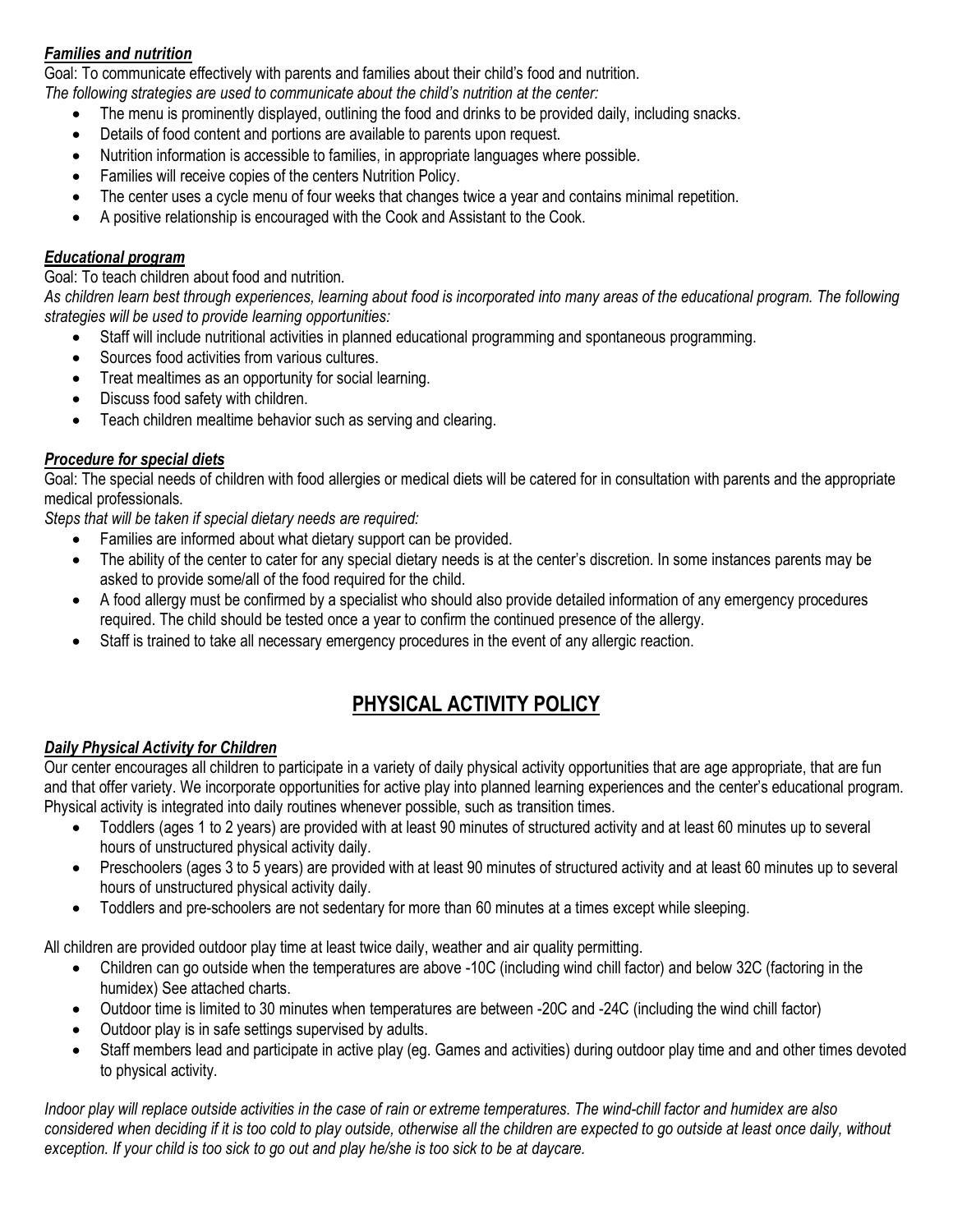## *WHAT TO WEAR AT DAYCARE*

- ∗ *Think of your child's comfort - and send in simple clothing that is free of complicated fastenings.*
- ∗ *Think of the art materials and other activities - and send in clothing that is washable.*
- ∗ *Think of the playground and send in clothing that is durable and appropriate for the weather conditions.*
- ∗ *Make sure that your child always has a pair of shoes to wear at the Center.*

## *Play Space and Equipment for Children*

*Our center provides children with a physical environment that promotes active play and supports the development of gross motor skills. Safe, sufficient and developmentally appropriate indoor and outdoor space and equipment encourage all children to be physically active. Sufficient equipment is provided to avoid competition and long waits.*

- *A variety of fixed play equipment is available that accommodates the needs of all the children, such as climbing structures, sandboxes, tunnels and slides.*
- *A large variety of indoor and outdoor portable play equipment is available for children to use at the same time, such as balls, hoops, tumbling mats, jump ropes,etc.*
- *Outdoor play space includes a open grassy area and a spaced for wheeled toys.*
- *Indoor play areas are safe and provide adequate space for each child.*

*Staff members inspect equipment and play areas on a daily basis to ensure they are safe. Staff members always supervise children on playground equipment and during active play and other physical activities.*

*Our physical environment does not promote sedentary activity. Sedentary equipment such as televisions and videos are not prominently displayed.* 

#### *Screen Time*

*Screen time is limited to special occasions for children ages 2 and up, and never to exceed more than one hour.*

#### *Physical Activity and Punishment*

*Staff members do not withhold opportunities for physical activity (eg. Not being permitted to play with the rest of the group or being kept from playtime), except when a child's behavior is dangerous to himself or others. Staff members never use the deprivation of physical activity or exercise as punishment.*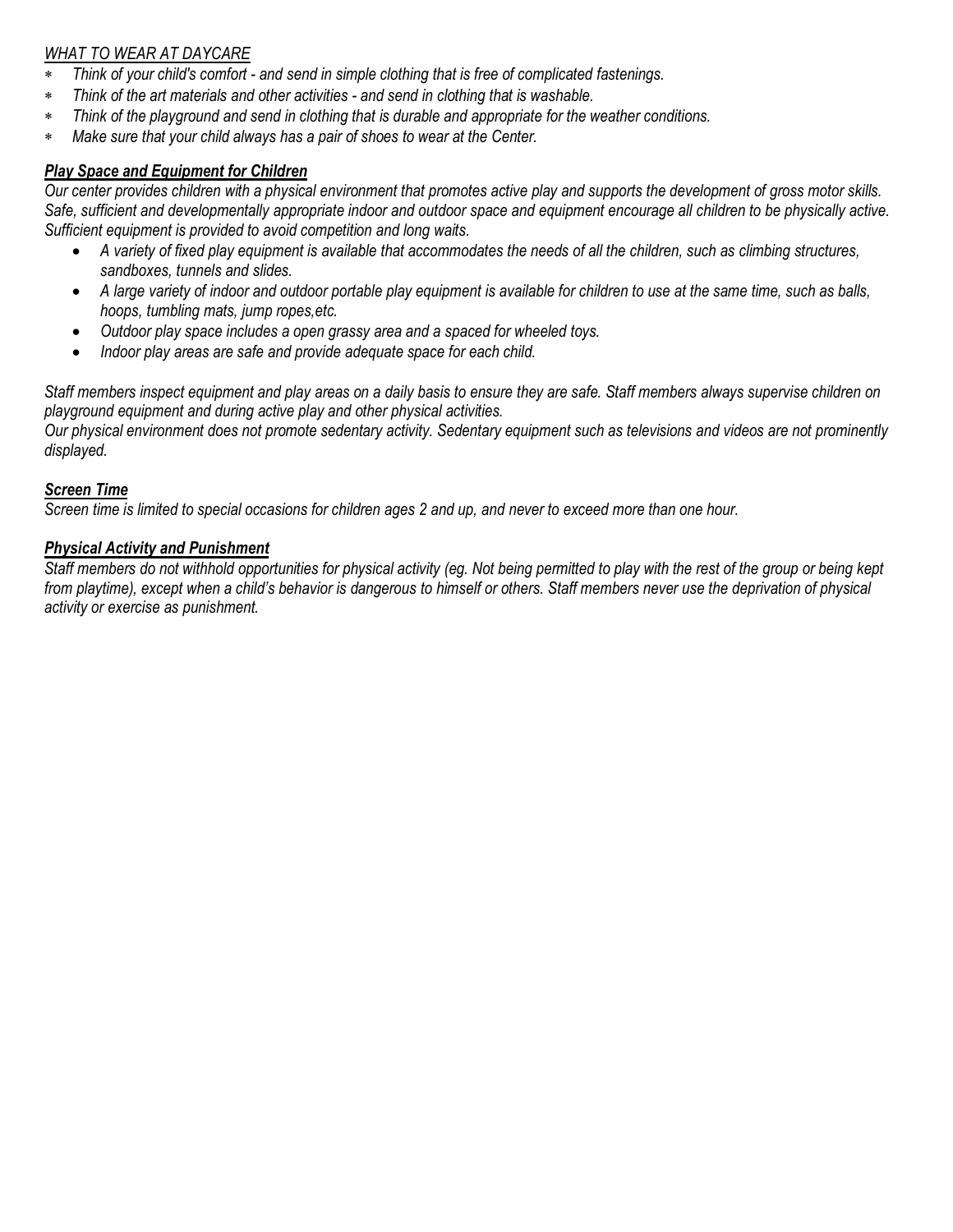## **CENTRE DE LA PETITE ENFANCE DE LACHINE** *ANNEX 4 ALLERGY AWARENESS INFORMATION*

## *Policy Statement*

*CPE Lachine Board of Directors, Staff and Administration will do their utmost to secure our environment to be nut and peanut free and, or any other allergen that could affect our staff or children here at the center.*

#### **The purpose of this handout is to provide practical information to help parents assist us to:**

- Create safer places for children with life-threatening food allergies to eat, learn, and play.
- Support these children in managing their life-threatening food allergies.
- Promote a community approach to managing life-threatening food allergies.
- Develop strategies to protect children with life-threatening allergic reactions.
- Support early detection and treatment of symptoms.
- Put in place the precautions needed to prevent life-threatening food allergy reactions.

*Even though this information pertains mostly to food allergies, be assured that the center will take all necessary measures possible to protect any children with any other allergies.*

#### **More and more children in our care have life-threatening food allergies.**

For these children, smelling, eating or touching an allergy-causing food can trigger a life-threatening allergic reaction (also known as anaphylaxis). Peanuts, tree nuts, shellfish, fish, wheat, soy and eggs are the most common foods causing reactions (90% of all food allergies). The reaction may begin with itching, hives, swelling of the mouth, throat, or tongue, and difficulty in breathing. In severe cases the anaphylactic reaction is followed by anaphylactic shock. If not treated, it could lead to collapse and death.

Some anaphylactic reactions can occur within seconds or minutes of contact with the allergy-causing food. Other reactions may take an hour or longer to appear.

#### **The only way to prevent this type of reaction is to avoid contact with allergy-causing foods.**

Children with known food allergies are at increased risk for a severe reaction. While children can outgrow some allergies, an allergy to peanuts or tree nuts is often lifelong. Children may also have other life-threatening allergies such as to insect bites and to latex rubber. These allergic reactions are all considered Medical Alert conditions that may require emergency care.

#### **Being Allergy Aware is a strategy to educate children, parents and staff about reducing the risk of exposure to life threatening foods. This is a better approach to promoting an "allergy free" or "peanut safe" setting, since these are virtually impossible to guarantee.**

**What is the difference between food allergy and food intolerance?** Many people think the terms *food allergy* and *food intolerance* mean the same thing; however, they do not. Food intolerance, unlike a food allergy, does not involve the immune system and is not lifethreatening. Lactose intolerance, trouble digesting the milk sugar lactose, is a common example. Symptoms may include abdominal cramps, bloating and diarrhea. A food allergy occurs when the immune system reacts to a certain food.

**What is a food allergy?** Food allergy occurs when the immune system mistakenly attacks a food protein. Ingestion of the offending food may trigger the sudden release of chemicals, including histamine, resulting in symptoms of an allergic reaction**.** The symptoms may be mild (rashes, hives, itching, swelling, etc.) or severe **(***anaphylaxis)* - (trouble breathing, wheezing, loss of consciousness, etc.).

**What is anaphylaxis?** Anaphylaxis is a serious allergic reaction that is rapid in onset and may cause death. **C***ommon causes of anaphylaxis include:*Food, Medication, Insect stings and Latex.

**Who is at risk for having an anaphylactic reaction?** Anyone with a previous history of anaphylactic reactions is at risk for having another severe reaction. Also at risk are those with a personal or family history of allergic conditions, such as asthma, eczema, or hay fever. Individuals who have asthma in addition to food allergies may be at increased risk for having a life-threatening anaphylactic reaction to food.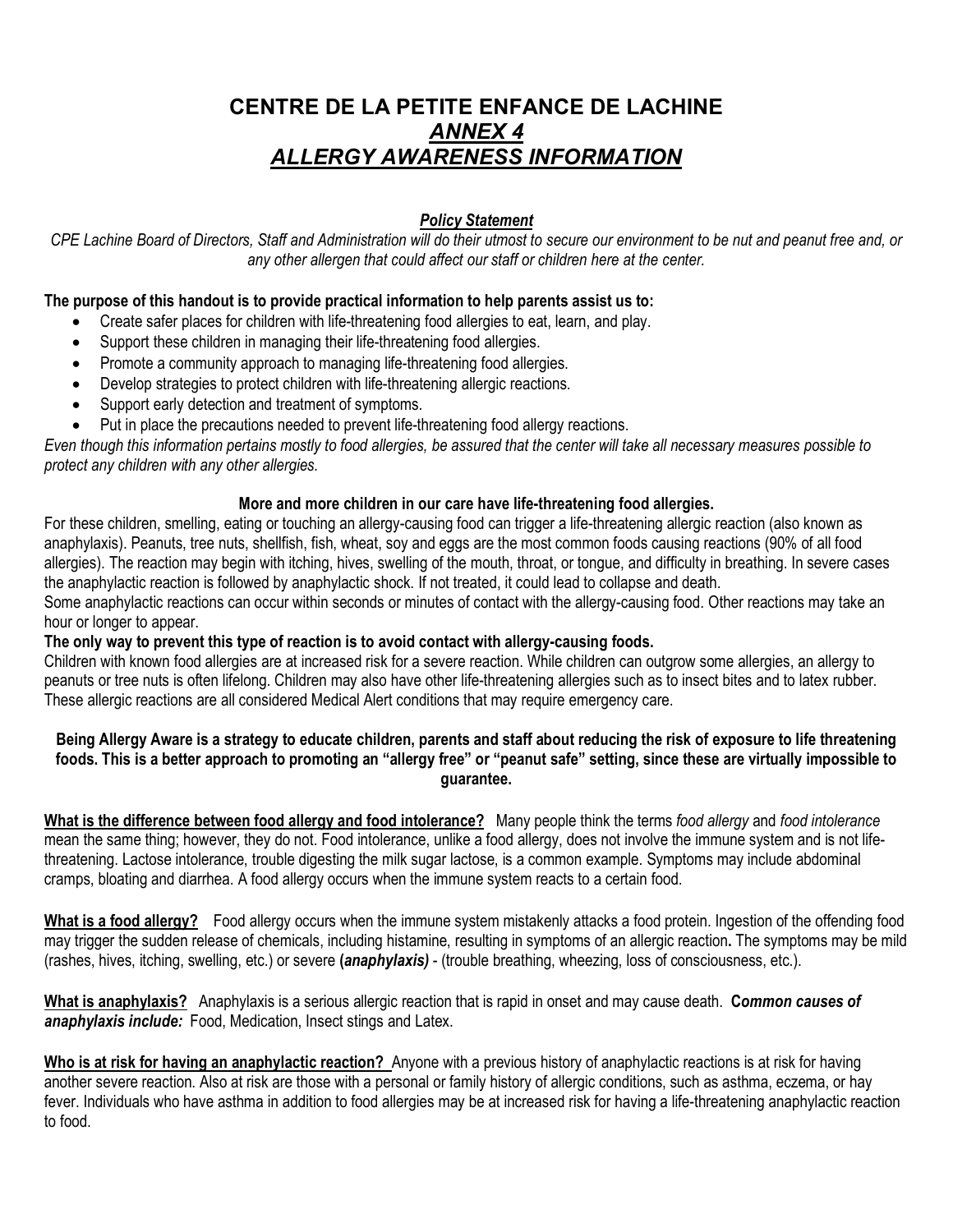**What is the best treatment for a food allergy?** Strict avoidance of the allergy-causing food is the only way to avoid a reaction. Reading ingredient labels for all foods is the key to avoiding a reaction. If a product doesn't have a label, individuals with a food allergy should not eat that food. If you have any doubt whether a food is safe, call the manufacturer for more information.

**Is there a cure for food allergies?** Currently, there are no medications that cure food allergies. Strict avoidance is the only way to prevent a reaction. Many people outgrow their food allergies, although peanut, tree nuts, fish, and shellfish are often considered lifelong allergies.

For more information, you can check out these websites:

[www.anaphalaxis.ca](http://www.anaphalaxis.ca/) [www.allergicchild.com](http://www.allergicchild.com/) [www.allergicliving.com](http://www.allergicliving.com/)

## **WHAT WE DO HERE AT CPE LACHINE TO DO OUR UTMOST TO PROVIDE A SAFE AND HEALTHY ENVIRONMENT FOR THE CHILDREN IN OUR CARE**

- Our kitchen guarantees that no nut or peanut products are used in the making of the food and that the food preparation environment is nut and peanut free.
- Everything that the center purchases is guaranteed nut and peanut free.
- Nothing brought in by parents
- Birthday cakes only will be accepted if in original sealed packaging with the label stating all ingredients and also indicating any allergens, eg. "may contain".
- EDUCATION of the parents: establishing an allergy awareness flyer that states what the center's policy is and why, list of products that are acceptable, info on proper label reading, etc….
- EDUCATION of the staff: they will agree (indicated in the Personnel Policy) that because they are bringing in food from home, that will assure that all products that they eat are nut and peanut free, info on proper label reading, list of products that are acceptable, the difference between a food intolerance and an allergy, etc…
- In collaboration with the parent of an allergic child, necessary steps will be taken to assure a safe environment for their child.

## **OUR EXPECTATIONS OF CPEL PARENTS**

• Your child arrives at the center with clean hands, face and teeth. (free from whatever they may have eaten in the morning at home or in your vehicle on the way to the center

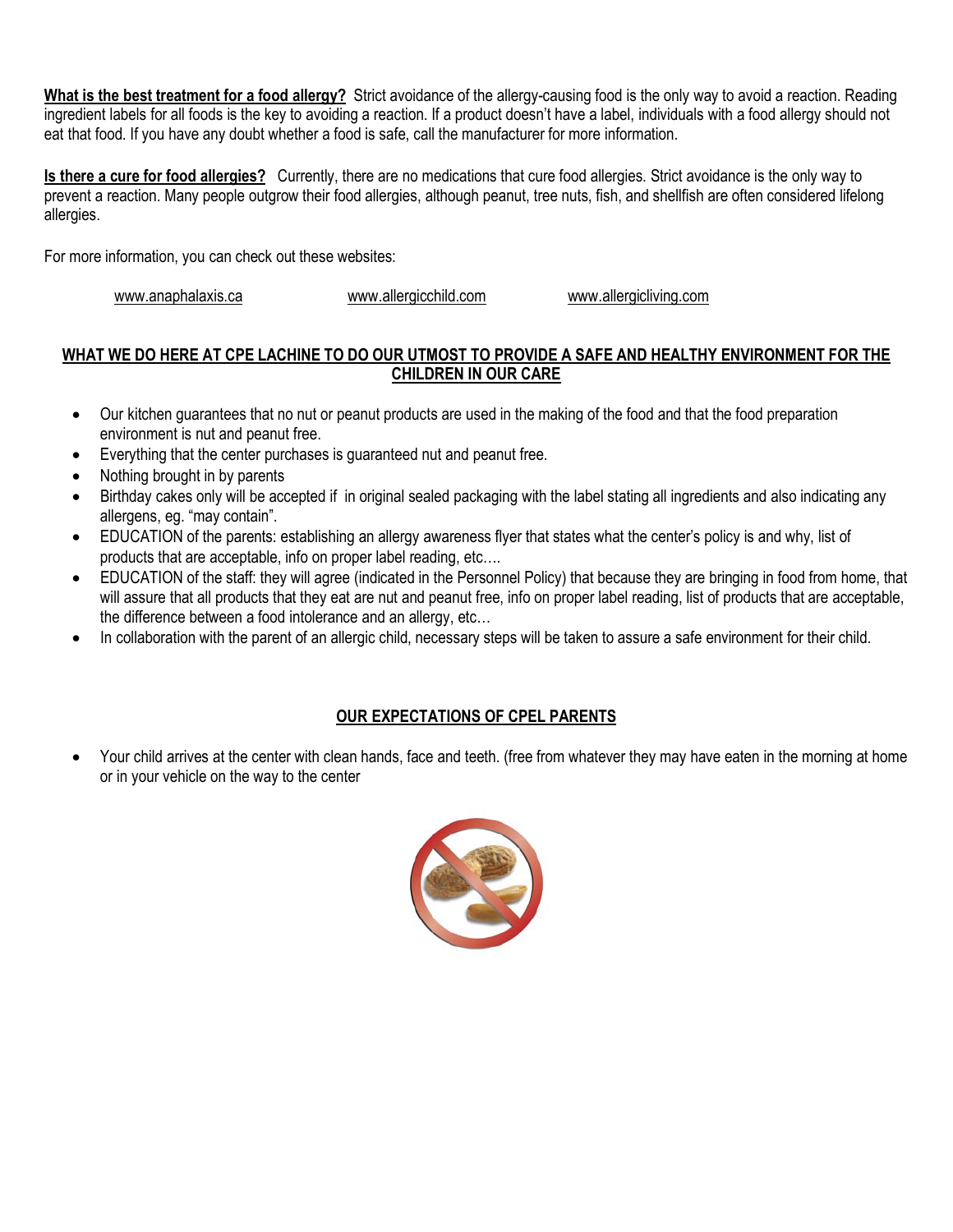## **CENTRE DE LA PETITE ENFANCE DE LACHINE INC.** *ANNEX 5 POLICY FOR TAKING "IMAGES" OF CHILDREN*

*On June 29, 2009, the Board of Directors of CPE Lachine approved the Policy for Taking Images of Children. Considering this age of internet access and the sharing of information that goes on, this policy was created to protect the "images" of the children in our care. All details of this policy are included in the contract between the parents and the center. (see below)*

*All parents will be required to sign this contract upon registration of their child at CPE Lachine, and it will remain in effect, forever. A copy of this contract will always remain in the child's file until they leave the center and the original will be given to the parent upon signing. After that, the copy will be placed in the centers archives.* 

BETWEEN: **CPE LACHINE**, 2890 Notre-Dame Street, Lachine, District of Montreal, herein represented by Lorraine Montpetit, Executive Director (hereinafter called "CPEL") AND: which is a constant of the contract of the constant of the constant of the constant of the constant of the constant of the constant of the constant of the constant of the constant of the constant of the constant of th

of the minor child, \_\_\_\_\_\_\_\_\_\_\_\_\_\_\_\_\_\_\_\_\_\_\_\_\_\_\_\_\_\_\_\_

residing at (hereinafter called "Parent")

**CPEL** operates a day care centre in Lachine;

**Parent** is the parent of a minor child attending said day care centre;

**Images** of, inter-alia, Parent's child and their voice may from time-to-time be taken by photographic, audio or any other means (all hereinafter called "**Images**") by CPEL, Parent, other parents of other children or by third parties;

The parties desire to protect the security and development of all of the children attending the day care centre insofar as possible;

The Parties hereby consent and agree as follows:

1. The preamble is true and correct and forms part of this Agreement as if recited at length herein.

2a. Parent acknowledges and consents that **Images** of, *inter alia*, their minor child may be taken and recorded by electronic, photographic or other means, including but not restricted to audio recorder, digital camera, cellular telephone camera, video camera, digital video camera, photographic camera, and moving picture photographic camera, the whole by **CPEL**, **CPEL**'S employees, **Parent**, parents of other minor children and third parties present at the day care centre;

2b. The parties agree, however, that it is their declared intention that no such **Image** may be published in any manner without the express written consent of at least one parent of each of the minor children appearing in said **Image** or the child itself, if then of major age;

2c. Where any such **Image** is published, the child shall not be identified unless with the express written consent of at least one parent of each of the minor children appearing in such **Image** or the child itself, if then of major age;

3. No **Images** may be taken nor published unless the child is suitably dressed to reduce the risk of inappropriate usage;

4. Recognizing the difficulty of controlling the publication of **Images**, the parties undertake, upon becoming aware of the publication of an **Image** of a child which attended or is attending the day care centre, to advise the parents of said child, or the child itself, if then of major age, of any such publication;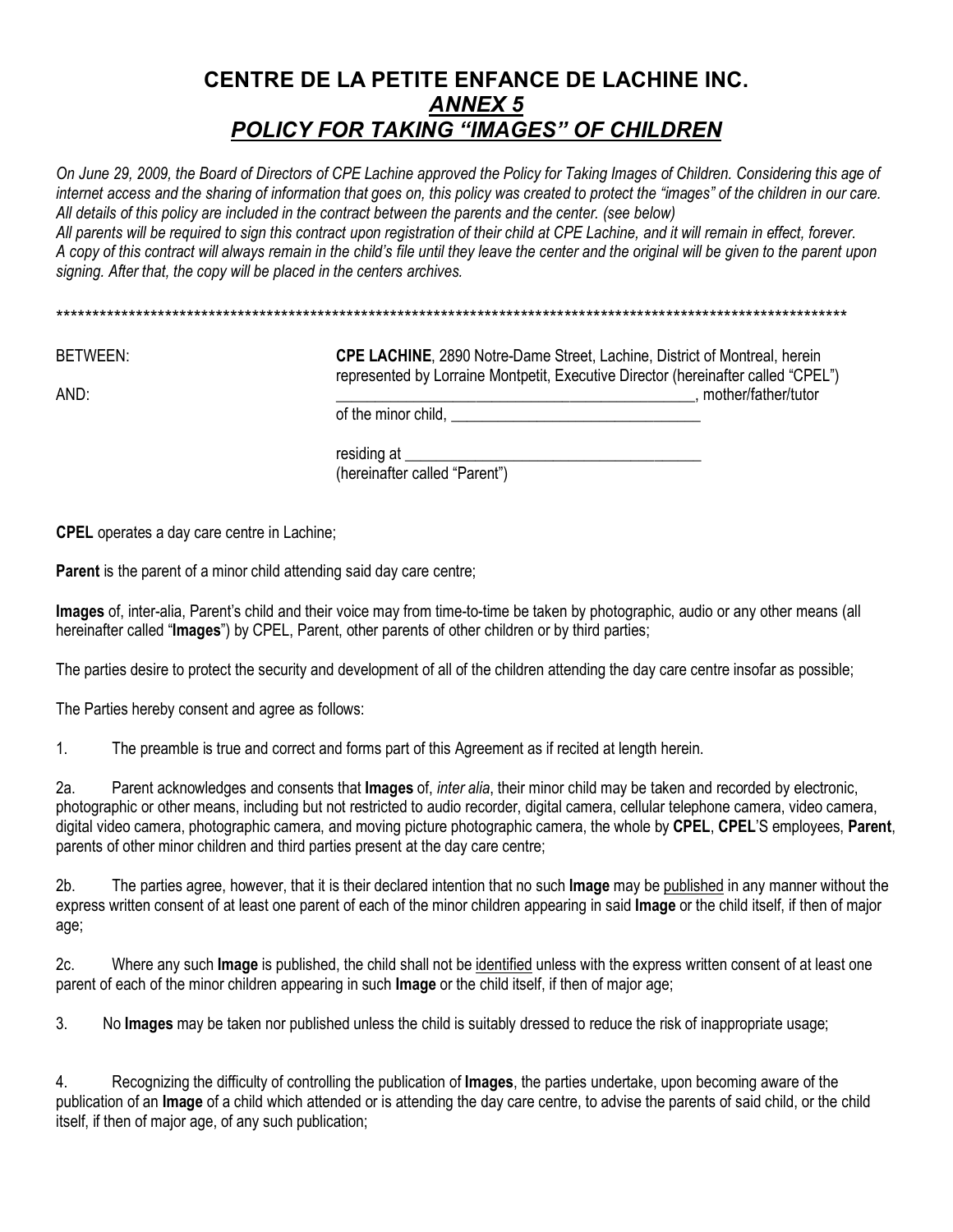5. **Parent** acknowledges that **CPEL** is not and cannot be held responsible for the publication of any **Images** beyond its control and therefore hereby releases **CPEL** from any responsibility therefore;

6. **Parent** hereby expressly consents, on their own behalf and on behalf of their child, that **CPEL** may take, record and publish reasonable **Images** of their child from time-to-time and for such purposes assigns and transfers to **CPEL** any and all personality rights which **Parent** or **Parent's** child may have;

7. Each section of this Agreement is and shall be independent of the other and, in the event that any part of this Agreement is declared invalid, illegal or unenforceable, then the remaining terms, clauses and provisions of this Agreement shall not be affected by such declaration and all the remaining provisions of this Agreement shall remain valid, binding and enforceable.

8. The parties agree to do, sign and execute all acts and documents necessary or desirable to give full force and effect to this Agreement.

9. THE PARTIES ACKNOWLEDGE THAT THEY HAVE REQUIRED AND CONSENTED THAT THIS AGREEMENT AND ALL DOCUMENTS, NOTICES, CORRESPONDENCE AND LEGAL PROCEEDINGS CONSEQUENT UPON, ANCILLARY OR RELATING DIRECTLY OR INDIRECTLY HERETO, FORMING PART HEREOF OR RESULTING HEREFROM BE DRAWN UP IN ENGLISH.

LES PARTIES RECONNAISSENT QU'ELLES ONT EXIGE ET CONSENTI A CE QUE CETTE CONVENTION AINSI QUE TOUS DOCUMENTS, AVIS, CORRESPONDANCE ET PROCEDURES LEGALES CONSECUTIFS A, AYANT RAPPORT DIRECTEMENT OU INDIRECTEMENT AVEC, FAISANT PARTIE OU DECOULANT DE CETTE CONVENTION SOIENT REDIGES EN ANGLAIS.

| AND THE PARTIES HAVE SIGNED at | on this | day of |
|--------------------------------|---------|--------|
|--------------------------------|---------|--------|

 $\overline{\phantom{a}}$ , 20  $\overline{\phantom{a}}$ .

CPE LACHINE

Per: \_\_\_\_\_\_\_\_\_\_\_\_\_\_\_\_\_\_\_\_\_\_\_\_\_\_\_\_\_\_\_\_\_\_\_\_\_\_\_\_\_\_

Executive Director

\_\_\_\_\_\_\_\_\_\_\_\_\_\_\_\_\_\_\_\_\_\_\_\_\_\_\_\_\_\_\_\_\_\_\_\_\_\_\_\_\_\_\_\_\_

Parent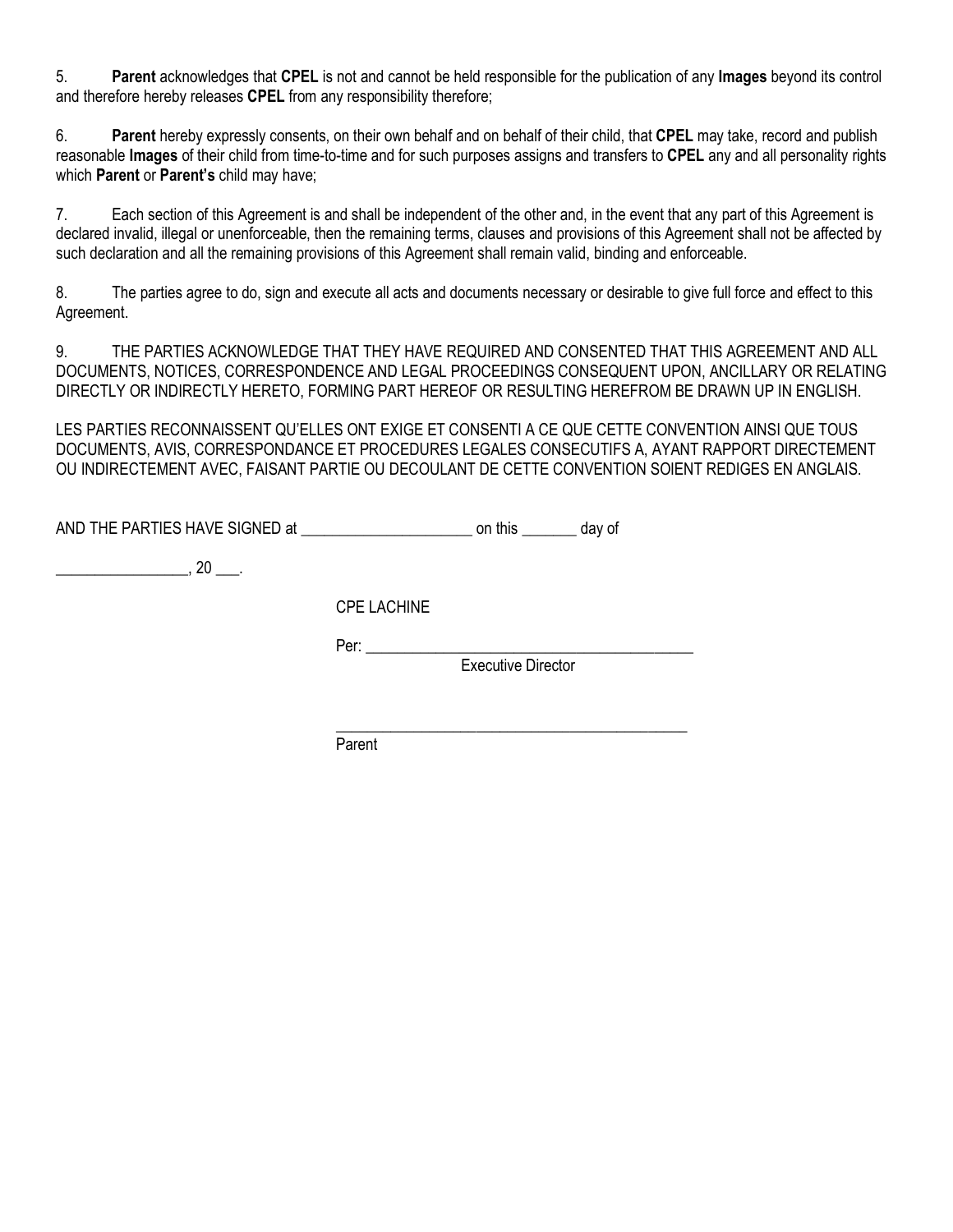## **CENTRE DE LA PETITE ENFANT DE LACHINE INC.** *ANNEX 6 CODE OF CONDUCT*

#### **MISSION STATEMENT Our goal, with the assistance of a team of dedicated people, is to provide the highest quality childcare in a warm atmosphere combining security, love, protection and nurturing.**

CPE Lachine is committed to providing a healthy and safe work environment in which all individuals are treated with respect, and to ensure that an acceptable manner of conduct is maintained consistent with the Mission Statement values of the CPE.

CPE Lachine supports the underlying principle that any persons who believe that the actions of others are inappropriate, disrespectful or harmful have the right to bring their concerns forward and to have them addressed without fear of recrimination or reprisal.

To achieve this goal, the Board of Directors has adopted a zero-tolerance of abuse policy as indicated in this Code of Conduct.

The Code of Conduct identifies the standard of behavior which is expected in CPE Lachine. With this in mind we must always remember that parents and staff members are role models for children and must therefore act accordingly.

#### Parents/Guardians are responsible to:

- Keep in contact with the daycare Educators concerning their child's progress and conduct
- Maintain up-to-date home, work, and emergency numbers at the daycare
- Ensure that their child is in daily attendance and promptly report/explain an absence or lateness
- Assist their child in being healthy, neat, and clean
- Bring to the attention of the daycare administration any problem or condition which affects their child or other children of the day care community
- Attend Parent/Teacher conferences
- Report to the daycare administration inappropriate conduct/situations on the daycare premises
- Share our mutual responsibility to achieve our Mission Statement

The following unacceptable behaviors could result in either an immediate suspension of services until an internal investigation can be conducted, or an immediate termination of childcare services:

- Abuse (*abuse means any behavior such as physical assault or aggression; unsolicited and unwelcome conduct, comments, gestures or contact which causes offence or humiliation; or physical harm to an individual which causes fear or mistrust or which compromises and devalues the individual)*
- Threats or Intimidation
- **Smoking**
- Quarreling or Arguing
- Disciplining other people's children

CPE Lachine reserves the right to refuse a childcare service contract or to terminate a contract for other reasons if the Board of Directors deems these reasons sufficient.

> The health, safety and well-being of all the children and staff of CPE Lachine are a major priority. *CPE Lachine Board of Directors Adopted May 26, 2011*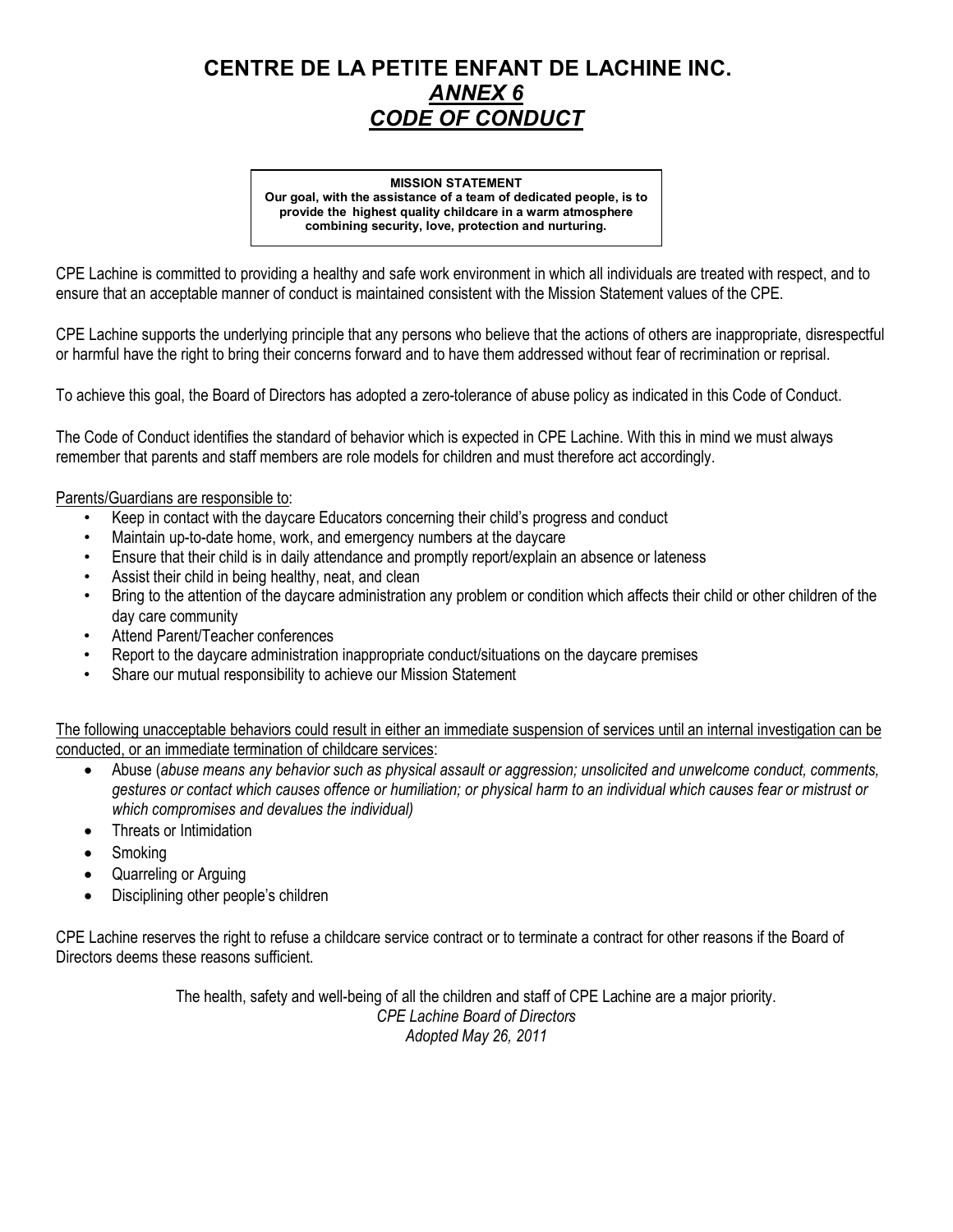## **CENTRE DE LA PETITE ENFANCE DE LACHINE INC.** *ANNEX 7 HEALTH PROTOCOL*

We hope that this Health Protocol will be helpful to you and will help to maintain the high standards of health at the "Centre de la Petite Enfance de Lachine".

Your child's health is a matter of major importance to us. Upon registration, you are given a Certificate of Good Health to be completed by your child's Health Care Professional within six (6) weeks of starting at the center.

All children are to be kept at home when ill, not only to recuperate, but also as a community responsibility to the others in the group. The following needs are taken into consideration when a decision is made as to whether a child should remain at home:

- child's comfort
- avoidance of contagious illness spreading
- disruption to the flow of the group
- and not being able to meet the child's individual needs

It is the parent's responsibility to prepare themselves and their child in advance for home care when a child is sick, either by arranging flexible days off for themselves, or by acquainting their child with relatives or baby-sitters who are available on call.

We understand and empathize with the inconvenience of keeping a sick child at home, however a day care center has the responsibility to ensure that health standards, well-being and the comfort of all children and educators are taken most seriously. If all parents keep sick children at home, everybody's children will stay healthier. In the end, this will mean fewer lost work days and fewer illnesses for parents as well. ALL CHILDREN MUST WASH THEIR HANDS upon arrival in the morning. This greatly helps to avoid the transmission of contagious conditions.

The daycare cannot be responsible for children who are ill.

Parents will be advised if their child develops fever (defined as a temperature higher than 38C (100.3F) measured by their ear, or 37.5C *(99.5F) measured under the arm), and will be required to pick up their febrile child if:*

*-the child cannot participate in regular activities*

*-the child requires more care than the educators can normally provide*

-the child has an abrupt change in behavior or symptoms associated with the fever suggestive of a serious or communicable disease.

#### *CPE LACHINE POLICY:*

*CPE Lachine will exclude any child with fever if: -they are particularly irritable -they are sleepy, lethargic -they have difficulty breathing or have a persistent cough -they have a skin outbreak -they are vomiting -they have diarrhea -any other concerning symptom*

#### **NOTIFICATION OF ILLNESS OUTBREAKS**

Whenever there is an outbreak of any type of illness, all parents will be advised via email. We will identify the number of cases and where they are in the center. (According to the CLSC, 4 cases of any type of illness constitutes an outbreak)

In order to help protect the health of each child in the center, the following directives are strictly enforced when we send your child home: If your child is diagnosed with an ailment that requires antibiotics, they will ONLY be permitted back into the center when all three of the *following criteria are met:*

- *1) a written diagnosis of the ailment provided by a Health Care Professional*
- 2) after the treatment period or observation period has elapsed (refer to last page of this document for specific conditions)
- *3) when the child is feeling well enough to function in the daily routines of the center.*

It is inevitable that young children will have unforeseen accidents, but with our supervision and preventative measures, the CPE makes every effort to avoid preventable injuries.

Procedures for notifying parents are as follows:

- Head injuries: if a child hits his/her head, parents will be informed immediately.
- Minor bumps, cuts, scrapes, splinters, bites, etc...The parent will be informed when the child is picked up through an Incident Report.

Please note that all Incident Reports, once completed and signed by the parent, will be kept on file.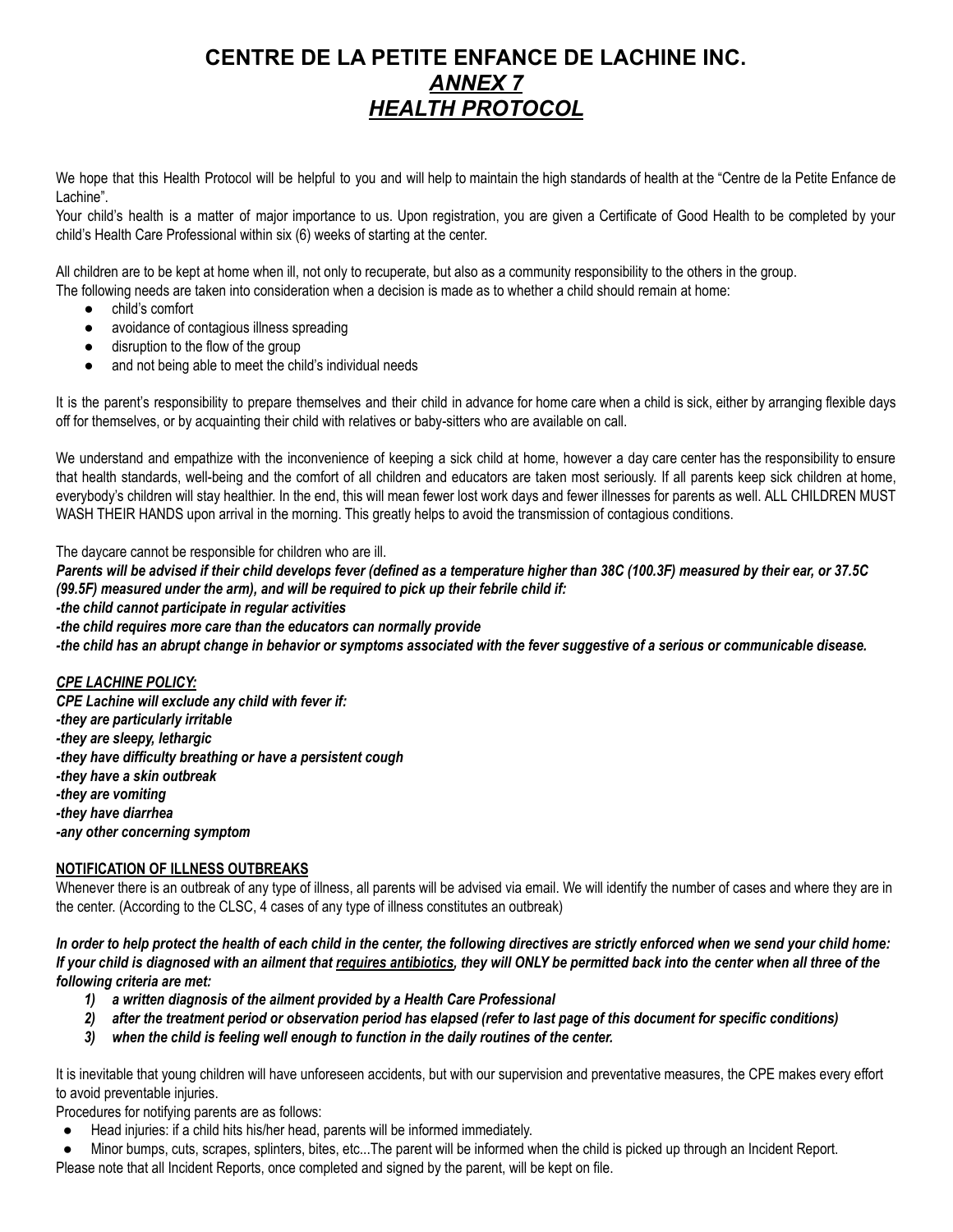#### **ADMINISTERING HEALTH CARE PROFESSIONAL PRESCRIBED MEDICATIONS**

The Center's ability to treat sick children is restricted by the following law: The Ministere de la Famille et l'Enfance states: Division III - Article 116 - 120 (S-4.1,r.2):

"No medication may be administered to a child attending a daycare center without written authorization from the holder of parental authority, from the child's de jure guardian or from the person given de facto custody of the children by either of the former and from a Health Care Professional who is a member of the Corporation *professionnelle des medecins du Quebec.*

In the case of prescribed medication, the information listed by the pharmacist on the label identifying the medication is proof of the Health Care Professional's *authorization."*

#### **PLEASE PROVIDE A COPY OF PROOF THAT YOUR CHILD IS TAKING ANTIBIOTICS TO THE OFFICE – A PICTURE OF PRODUCT PRESCRIPTION INCLUDING CHILD'S NAME, DATE AND PRODUCT NAME IS ACCEPTABLE.**

Employees of CPE Lachine are only allowed to give children prescribed medication with the information written down by the pharmacist on the label identifying the medication, the expiry date, the child's name and the dosage and duration of treatment.

Due to privacy and safety considerations, all medications should be handed to an educator to be placed in a locked medicine box.

Notwithstanding the first paragraph, acetaminophen, oral hydration solutions, saline nasal drops, zinc oxide-based cream for the seat area, and sun screen without PABA may be administered to a child attending a daycare center without medical authorization on the condition that the administering is done in accordance with the appropriate procedure as determined by the MFA as follows.

#### **POST-INOCULATION FEVERS**

Many children experience fever following their vaccinations. If there are no other indications of illness and the child is able to participate fully in the group's activities, there is no reason for the child to be kept at home. Parents are asked to advise their child's Educator when they have received a vaccination.

The day care is not permitted to administer acetaminophen to ease the physical discomfort (soreness at the injection site) that children sometimes experience after a vaccination.

If your child has been vaccinated, you are required to submit a Health Care Professional's confirmation, and an authorization to administer acetaminophen for relief of fever due to the vaccination.

#### **ADMINISTERING ACETAMINOPHEN**

Acetaminophen may be administered solely to reduce fever, not to relieve any type of pain, including teething. If your child has fever, you will be informed and we will administer *Acetaminophen with your verbal permission*. The daycare provides the acetaminophen product.

During the day, parents will be called if their child has a fever that exceeds 38C (100.3F) taken by the ear OR fever at 37.5°C (99.5° F) **taken under the arm.** (Canadian Pediatric Society)

We will administer acetaminophen, with your verbal permission.

#### *CPE LACHINE POLICY: A child can only return to the center once he/she is without fever.*

Note: If a child is sent home 3 consecutive days with a fever, a doctor's note will be required before your child can return to the center.

\*\*\*\*\*\*\*\*\*\*\*\*\*\*\*\*\*\*\*\*\*\*\*\*\*\*\*\*\*\*\*\*\*\*\*\*\*\*\*\*\*\*\*\*\*\*\*\*\*\*\*\*\*\*\*\*\*\*\*\*\*\*\*\*

## **CONTAGIOUS CONDITIONS**

#### **COLDS AND UPPER RESPIRATORY INFECTIONS (eg. influenza, croup, bronchiolitis, pneumonia)**

Symptoms can include:

- runny nose (may be green or yellow discharge)
- watery eyes
- **e** sore throat
- **•** sneezing
- wheezing
- fever
- coughing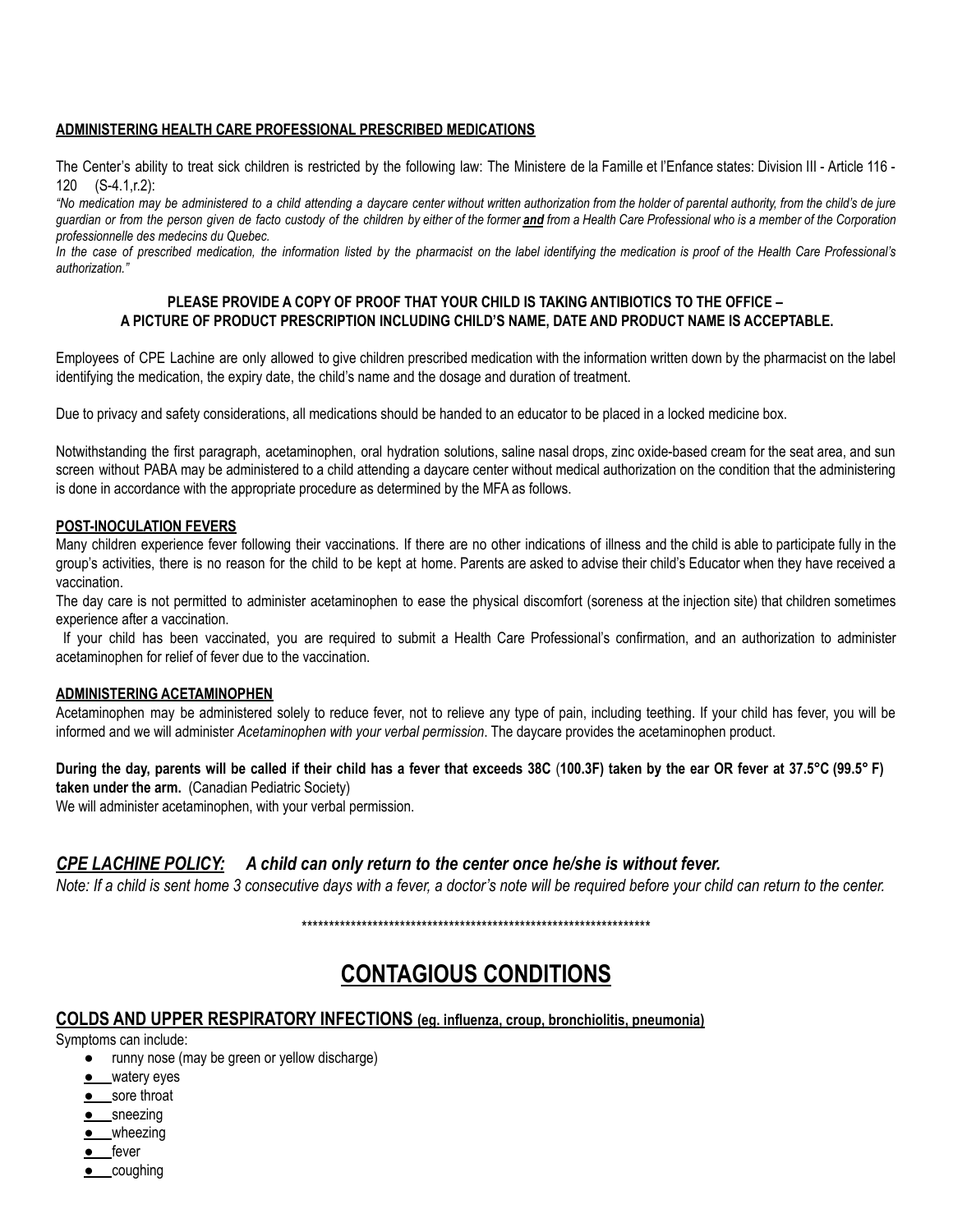The average child has about 8 to 10 colds a year. The most common way for colds to be passed is from coughing, sneezing, and from hand contact. It is important that the child with the cold as well as persons providing child care wash hands frequently, especially after nose blowing. A child who is at the onset or height of a cold and cannot be properly cared for at the daycare is to be kept at home.

## CPE LACHINE POLICY: During the day parents will be called to pick up their child if the child has fever AND if the child *cannot function in the group.*

## **DIARRHEA**

A child is considered to have diarrhea when:

- he/she has more bowel movements than usual.
- stools are liquid.

Diarrhea can be dangerous if not treated properly because it drains water and salts from your child.

Diarrhea germs are easily spread from person to person, and especially from child to child.

CPE LACHINE POLICY: During the day the parents will be called to pick up their child, after the child has had TWO liquid **stools and any of the following:**

**-if the stool contains blood or mucous**

**-if it is associated with fever**

**-if it is associated with 2 or more vomiting episodes**

**-if the child is too unwell to participate in the normal daily activities**

-if the stool cannot be contained in the diaper or if the child is incontinent (cannot access the toilet quick enough)

A child may return to the center once their symptoms have resolved and their stools can be contained.

**\*\*\*\*\*\*\*\*\*\*\*\*\*\*\*\*\*\*\*\*\*\*\*\*\*\*\*\*\*\*\*\*\*\*\*\*\*\*\*\*\*\*\*\*\*\*\***

## **VOMITING**

A child should be kept at home if:

- he/she vomits twice for no apparent reason and still feels nauseous after vomiting
- vomiting is accompanied with diarrhea
- has a fever
- vomiting is accompanied with stomach cramps
- vomiting is accompanied with a headache.

CPE LACHINE POLICY: During the day the parents will be called to pick up their child if any of the above symptoms are *exhibited. A child can return to the center once these symptoms have gone.*

**\*\*\*\*\*\*\*\*\*\*\*\*\*\*\*\*\*\*\*\*\*\*\*\*\*\*\*\*\*\*\*\*\*\*\*\*\*\*\*\*\*\*\*\*\*\*\***

## **RASH**

Symptoms can include:

- skin eruptions, redness, swelling
- crusty lesions
- **.** severe itching
- **•** may be accompanied by fever & vomiting and other general symptoms

It is important to contact a Health Care Professional in order to identify the type of rash and treat it accordingly and also to protect the other children in the center.

CPE LACHINE POLICY: During the day, the parents will be advised if any of the above symptoms are present and could be asked to pick up their child depending on the condition. Parents will definitely be asked to pick up their child for any cutaneous lesions with purulent drainage that cannot be covered, or if accompanied by fever. A Health Care Professional's *note identifying the condition and eligibility to attend the center will be required upon returning.*

**\*\*\*\*\*\*\*\*\*\*\*\*\*\*\*\*\*\*\*\*\*\*\*\*\*\*\*\*\*\*\*\*\*\*\*\*\*\*\*\*\*\*\*\*\*\*\*\*\*\***

## **CONJUNCTIVITIS (Pink Eye)**

Symptoms can include:

- inflammation of one or both eyes
- redness and itchiness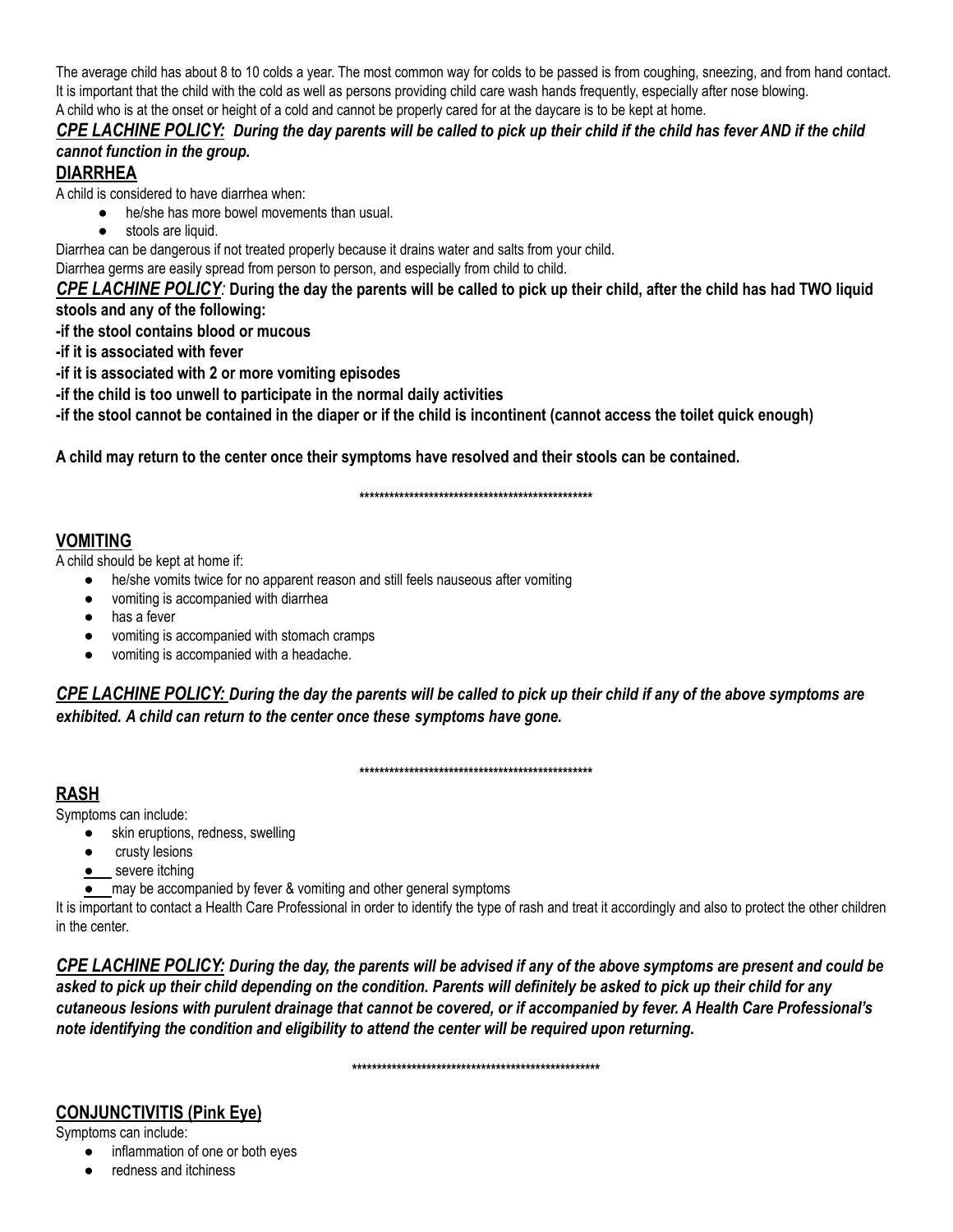- crusty eyelids that sometimes stick together
- tearing and discharge

## CPE LACHINE POLICY: During the day the parents will be called to pick up their child if he/she presents with conjunctivitis associated with fever, a very infected appearing eye, or if there is an epidemic (>3 cases, or 2 cases in the same group).

A child may return to the center once treatment has begun or until advised by a Health Care Professional, or when symptoms have resolved. **HEAD LICE AND NITS**

- Head lice are tiny insects that live on the scalp.
- The eggs called nits stick to the shaft of the hair very close to the scalp.
- Many children with head lice do not show any symptoms, most common being itching and scratching of the head.
- There is no need to become alarmed by head lice. It is not caused by lack of cleanliness nor do head lice spread any diseases.
- Head lice can be very common in daycare centers because the lice spread easily among the children who are together in one place.
- The lice spread from person to person by direct contact between the children or through such items as hats, combs, brushes, play clothes or bed linens.
- Head lice cannot jump or fly.
- The eggs/nits appear as whitish-gray oval shaped specks, which are firmly attached to the hair shaft very close to the scalp. They cannot be removed easily.
- They may look like dandruff but they cannot be flicked or brushed away.
- They are most commonly found behind the ears, at the back of the neck or directly atop of the head.
- There are very effective treatments for head lice. The special shampoos or cream rinses all contain an insecticide that kills the insects and its eggs.
- It is necessary to treat all members of the household at the same time, if affected. After treatment, it is imperative that all nits are removed from the hair; most treatment kits provide a special comb for this purpose.
- Once head lice have been detected, all children and staff members will be checked regularly.

The affected child **must** have a second treatment 7-10 days after the first treatment to ensure that all lice and nits have been eradicated.

CPE LACHINE POLICY: The parents will be contacted to pick up their child if he/she has head lice. Any extra clothing items, stuffed animals will also be sent home with the child, so that they can be properly washed. Treatment of your child as well as of family contacts must be pursued. The affected child MUST have a treatment before they are allowed to return to the *daycare.*

Head lice treatments require a 24-hour period to be effective; therefore, the child is not allowed to return to daycare until 24 *hours after being treated and all the nits have been removed.*

Upon returning to the daycare, a staff member will verify that your child's head is lice and nit free in order to be accepted *back into the center.*

If a case of active head lice is confirmed, parents of classmates will be informed. In case of a large or persistent daycare *infestation, the center may be closed until the infestation can be controlled.*

\*\*\*\*\*\*\*\*\*\*\*\*\*\*\*\*\*\*\*\*\*\*\*\*\*\*\*\*\*\*\*\*\*\*\*\*\*\*\*\*\*\*\*\*\*\*\*\*\*\*\*\*\*\*\*\*\*\*\*\*\*\*\*\*

#### **RESOURCES**

**«** La Sante des Enfants en service de garde éducative » – Ministère de la Famille « Well Beings – A Guide to Health in Child Care » - Canadian Pediatric Society « Prévention et contrôle des infections dans les services de garde a l'enfance » **-** Santé et des Services sociaux du Québec Pediatrician - Montreal Children's Hospital – Dr. V. S « Sante et Sécurité des Enfants »- Régulations – Ministère de la Famille

#### A Health Care Professional's note must be supplied to confirm any of these most common childhood diseases / conditions **before your child will be accepted back into the center.**

| Children can return to the Center: |                                                                                                           |
|------------------------------------|-----------------------------------------------------------------------------------------------------------|
| Impetigo                           | 24 hours after treatment has started. Lesions on exposed skin must be covered with water tight dressings. |
| Scarlet Fever                      | 24 hours after treatment has started                                                                      |
| <b>Strep Throat</b>                | 24 hours after treatment has started                                                                      |
| <b>Whooping Cough</b>              | After 5 days of being on antibiotics                                                                      |